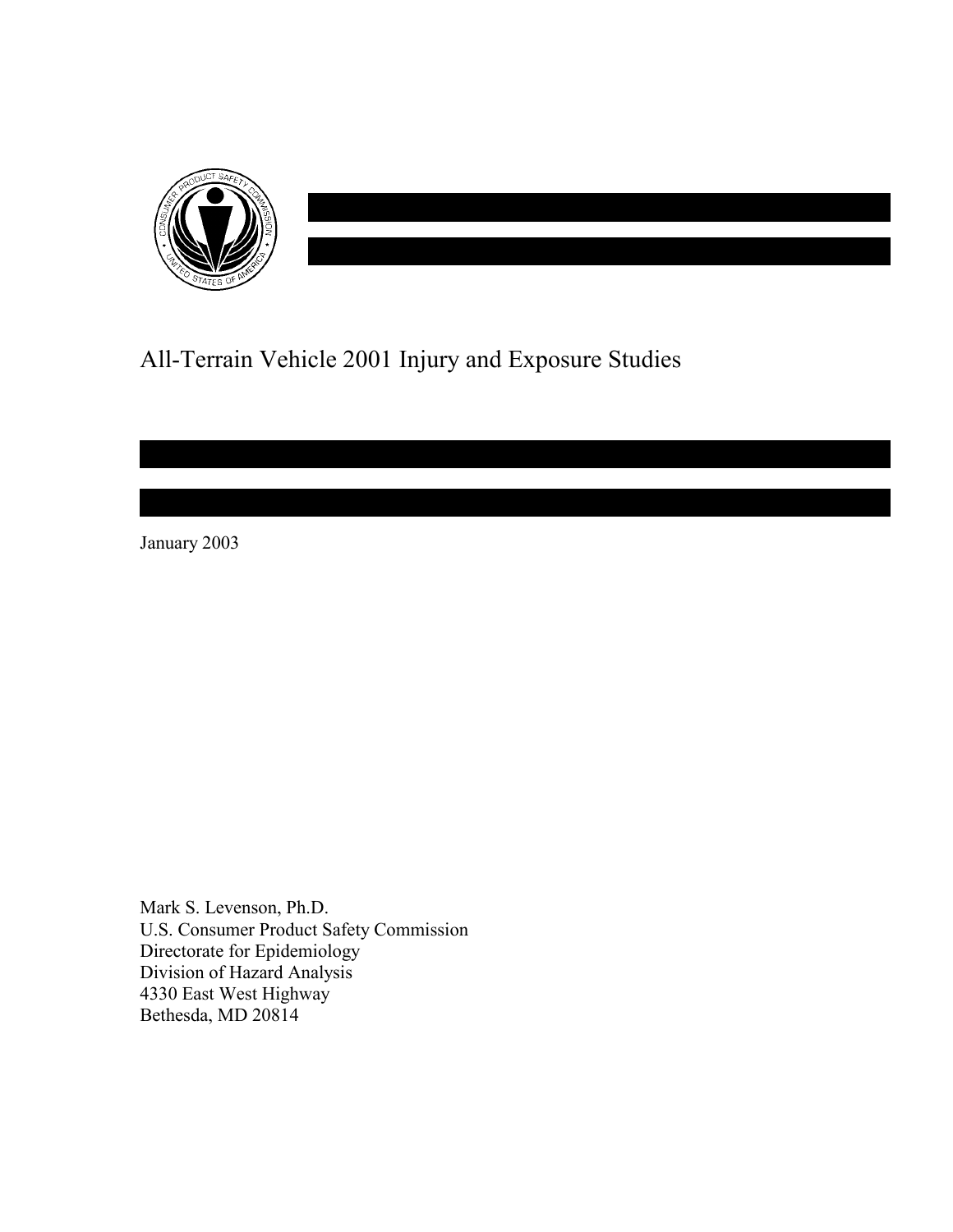## **Executive Summary**

In 2001 the U.S. Consumer Product Safety Commission (CPSC) and members of the allterrain vehicle (ATV) industry conducted studies of ATV-related injuries and exposure in order to help understand the reasons for the recent rise in ATV-related injuries. These studies provide information on the injuries and exposure in 2001 and can be compared to similar studies conducted in 1997.

From 1997 to 2001, the estimated number of ATV-related injuries treated in hospital emergency rooms rose from 54,700 to 111,700 (a 104% increase). In this time period, the estimated number of ATV drivers rose from 12 to 16.3 million (a 36% increase), the estimated total number of driving hours rose from 1575 to 2364 million (a 50% increase), and the estimated number of ATVs rose from 4 to 5.6 million (a 40% increase). None of these exposure measures accounts completely for the rise in injuries over the time period.

Riders, including drivers and passengers, under the age of 16 have comparable risk to riders 16 years and over as measured by injuries per rider. However, the risk is substantially larger for the younger group of riders as compared to the older group when measured by injuries per riding hour. When focus is on the driver's age, the risk to drivers under the age of 16 is greater than for the older drivers by both risk measures. Riders in both age groups have experienced notable percent increases in injuries and risk between 1997 and 2001. The 16 years and over riders accounted for a greater increase in injuries between 1997 and 2001, with corresponding increases in both exposure and risk.

ATVs come with a warning against carrying passengers. The risk to drivers is larger than that of passengers when measured by injuries per rider. However, the risk is larger for passengers than drivers when measured by injuries per riding hour.

Drivers with less than one year of driving experience have the highest risk among drivers of differing experience levels. This is particularly true when measured by injuries per driving hour, because drivers in this group tend to drive less than other drivers. The number of drivers with less than one year of driving experience has had a large percentage increase from 1997 to 2001 with a corresponding increase in injuries.

Drivers who drive less than 25 hours a year have substantially greater risk as measured by injuries per driving hour than drivers who drive more hours per year. There has been a large increase in the injuries to drivers with 200 or more driving hours a year. The increase corresponds to increases in the number of these drivers and the total number of driving hours for these drivers.

There has been a very large increase, both in absolute and percentage terms, of injuries associated with ATVs with engine sizes 400 cc or greater. This was accompanied by both a large increase in the number of these vehicles and a large increase in risk associated with these vehicles. However, the risk associated with these vehicles in 2001 was similar to that for ATVs with engine sizes from 200 to 399 cc.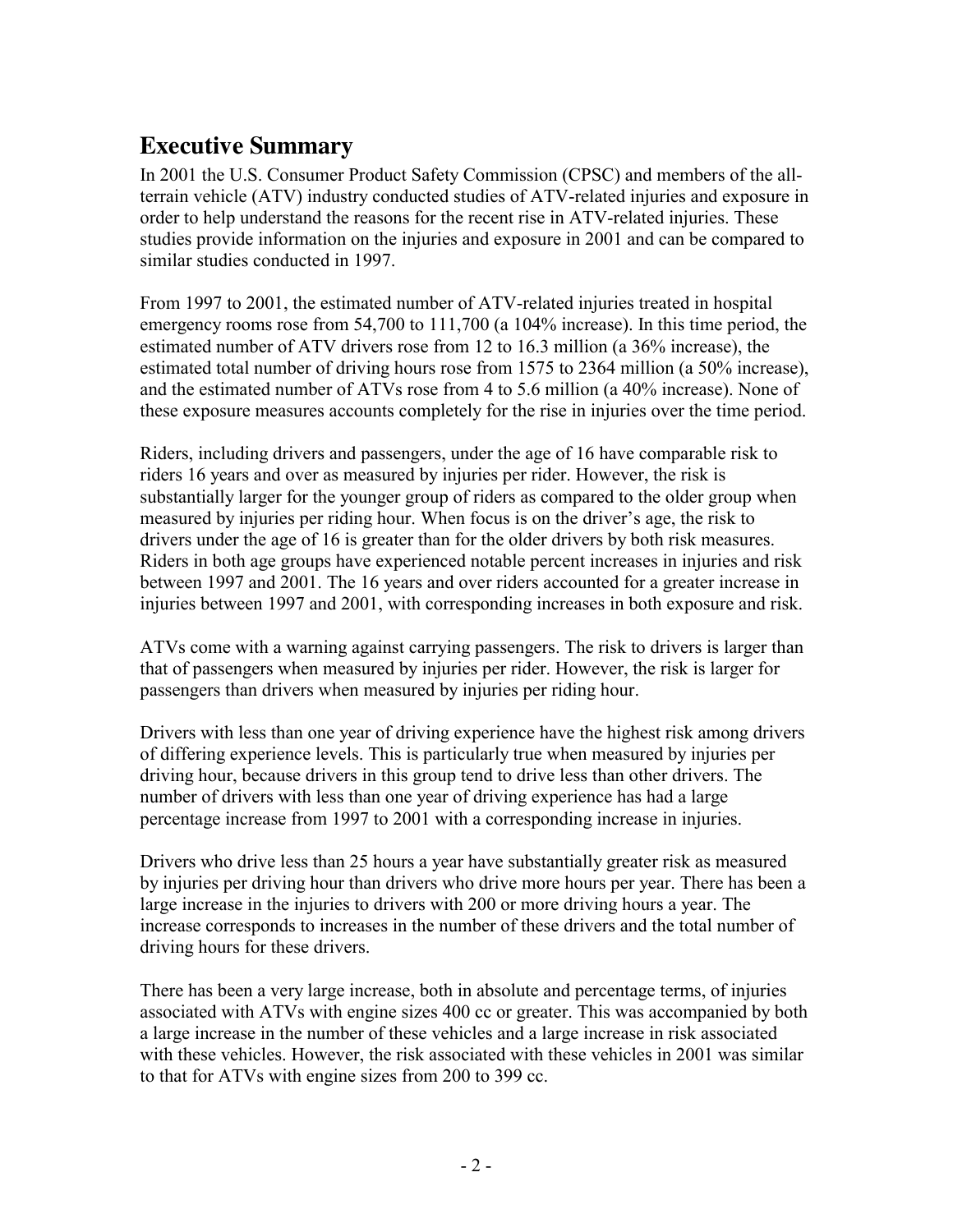Only a small percentage of ATV drivers in 2001 (7%) learned to operate an ATV through a dealer, salesman, or an organized training program. Significant percentages of the ATVs in 2001 were purchased used (44%). Among the used ATVs, 83% were purchased from a previous owner, as opposed to a dealer.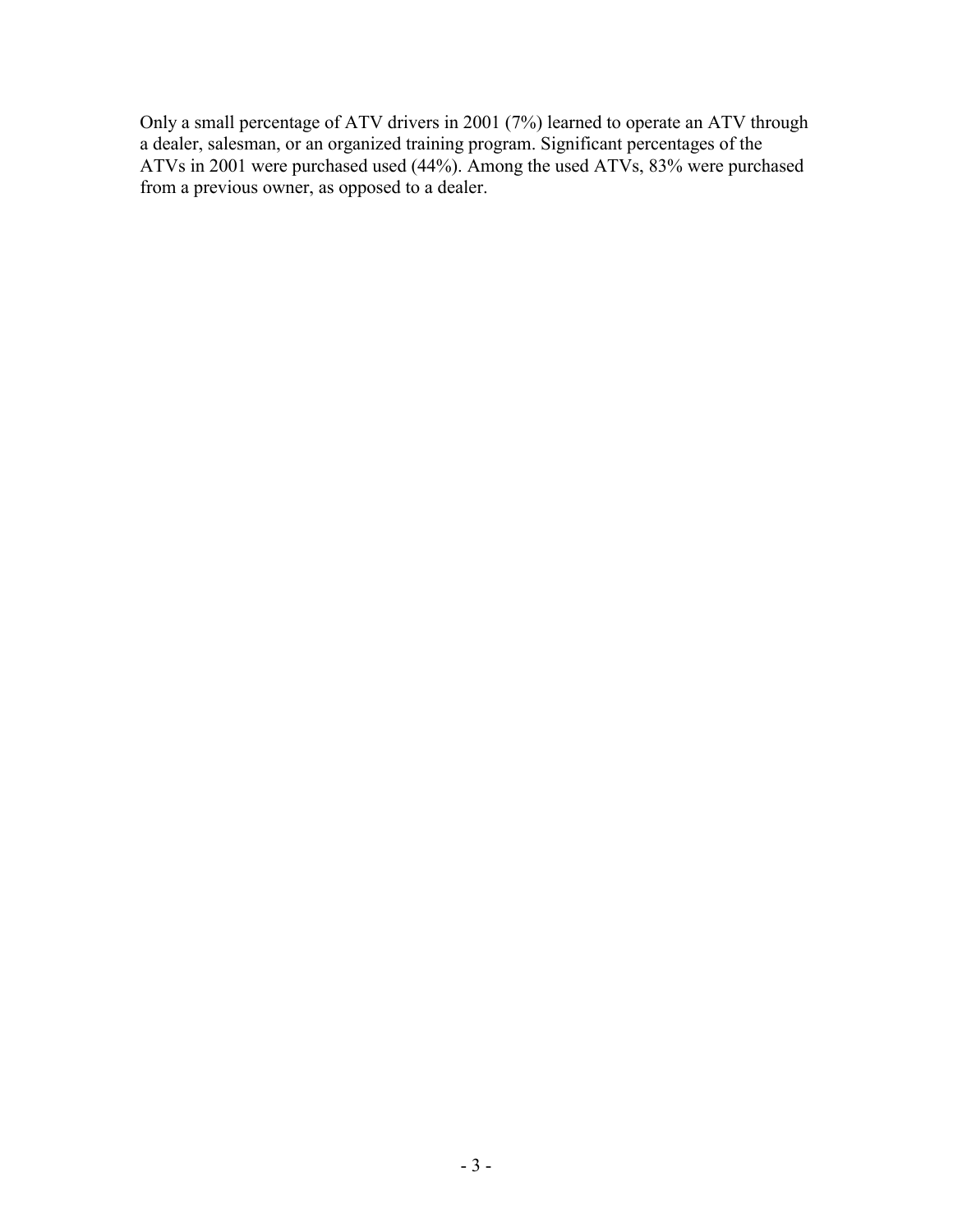# **Table of Contents**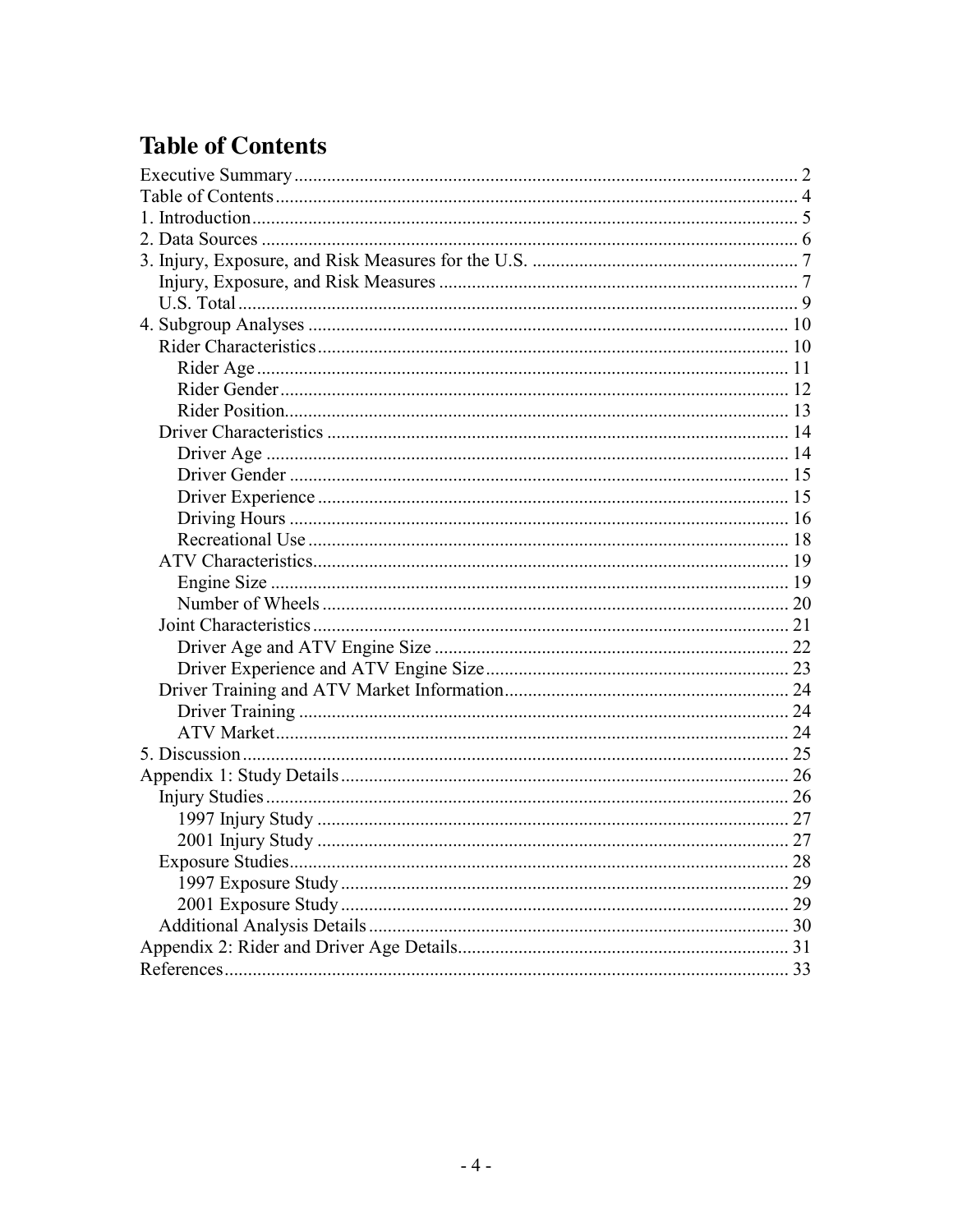## **1. Introduction**

Since 1997 there has been a notable increase in injuries associated with all-terrain vehicles (ATVs) (Ingle 2002). In 1997 there were an estimated 54,700 injuries treated in hospital emergency rooms. In 2001 the number had risen by over 100% to 111,700. Figure 1 displays the trends in the estimated number of ATV-related injuries treated in hospital emergency rooms for the entire U.S. population and for children less than 16 years of age. The recent rise in total injuries from 1997 to 2001 is apparent. The rise in injuries to children is less pronounced.

Figure 1: U.S. Annual Estimates of Emergency Room-Treated ATV Injuries.



The U.S. Consumer Product Safety Commission (CPSC) continuously collects data on ATV injuries, which are summarized in annual reports (Ingle 2002). However, CPSC does not routinely obtain information on ATV usage or in-depth information on injuries. Increased usage, technically referred to as exposure, may result in an increase in injuries without changing common notions of risk. Prior to 2001, the most recent exposure and in-depth injury data came from CPSC studies conducted in 1997 (Kyle and Adler 1998, Rodgers 1998, Rodgers and Adler 1998).

In 2001 in order to help understand the reasons for the recent rise in ATV-related injuries, CPSC conducted an in-depth injury study and ATV-industry representatives conducted an exposure study. The two studies were designed in conjunction with one another and with parallel studies conducted in 1997. Taken together, there are now available in-depth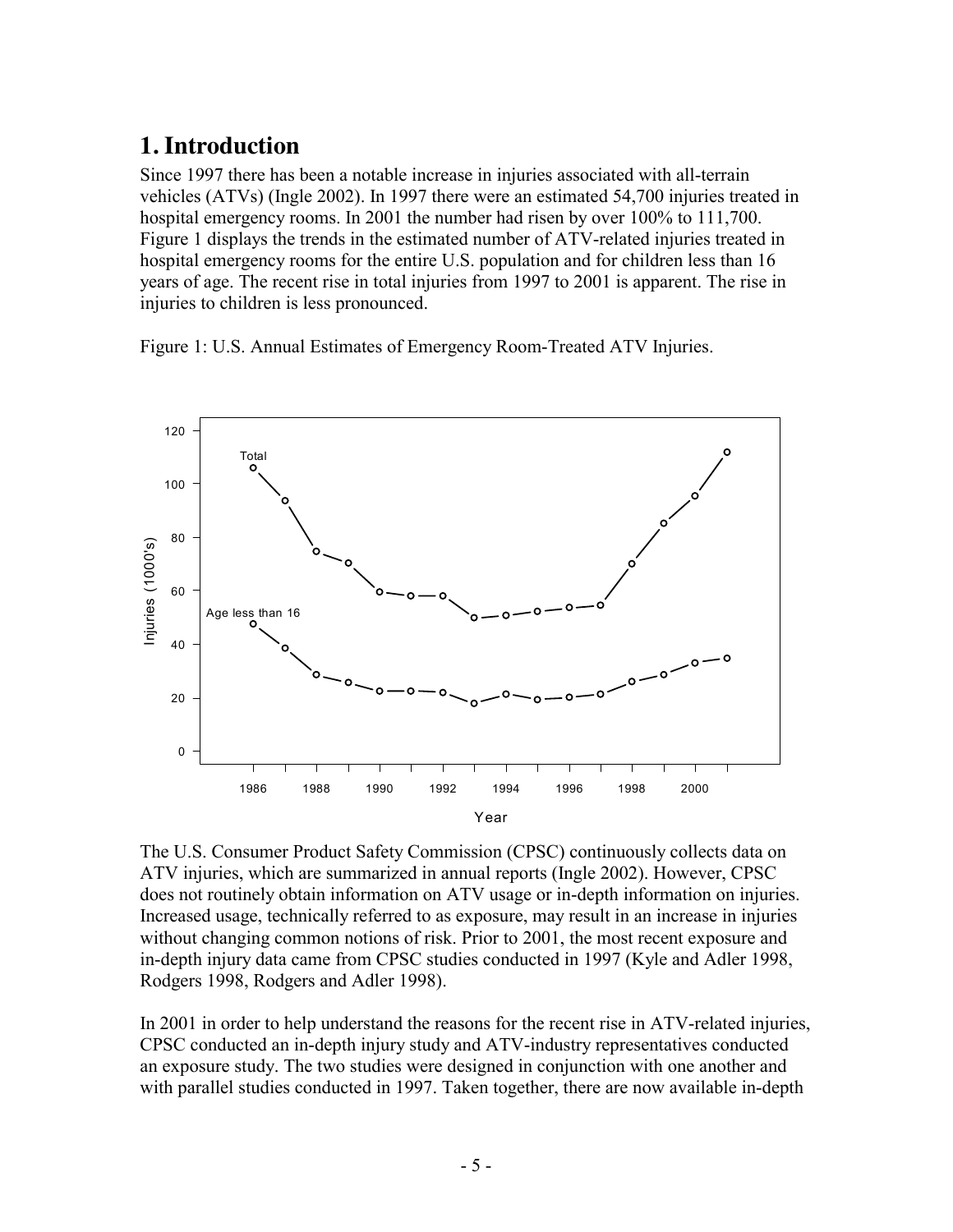injury and exposure studies for both 1997 and 2001. Because these studies have been designed in conjunction with one another, it is possible to evaluate ATV risk for 1997 and 2001 and to compare risk between these two years.

The purpose of this report is to summarize the risks associated with ATVs for the years 1997 and 2001 and examine changes between 1997 and 2001. The report will consider the risks for various subgroups of interest and explore possible factors associated with increased risk. Additional pertinent findings from the injury and exposure studies will also be presented.

The reports on the 1997 studies (Kyle and Adler 1998, Rodgers 1998, Rodgers and Adler 1998) contain a review of previous CPSC ATV studies and some of the regulatory history. Briefly, CPSC conducted regulatory proceedings in the 1980s prompted by large numbers of ATV-related deaths and injuries. In the late 1980s ATV manufacturers entered into consent decrees with CPSC. Among other things, the consent decrees stopped the sale by dealers of three-wheel ATVs, placed engine size restrictions on sales intended for children, and implemented driver-training programs. The consent decrees expired in 1998. However, features of the consent decrees are still in place voluntarily by major manufacturers.

The remainder of this report is organized as follows. Section 2 reviews the data sources that are used in the report. Section 3 introduces the injury, exposure, and risk measures and presents the results for the U.S. as a whole. Section 4 presents the results for various subgroups. Section 5 discusses and summarizes the findings. Appendix 1 contains the specifics of the data sources and analyses. Appendix 2 contains some supplemental results. For information on ATV deaths, see the CPSC annual report (Ingle 2002).

## **2. Data Sources**

This report makes use of four studies: the 1997 and 2001 CPSC injury studies and the 1997 and 2001 industry-sponsored exposure studies. The injury studies collected information to measure the size and characteristics of the injured population in the U.S. The information includes details on the injury incident, such as usage at the time of the incident and the characteristics of the ATV involved in the incident, and general information on the driver of the ATV, such as driver experience. The exposure studies collected information on the overall ATV vehicle, driver, and passenger populations in the U.S. to measure the sizes and characteristics of these populations. Comparisons of the injured population to the exposure population provide measures of risk. Additionally, comparisons can be made between various subgroups to identify groups with higher risk.

In 1997 CPSC conducted in-depth injury and exposure studies. CPSC staff designed the studies so that they could be used jointly to evaluate the risks associated with ATVs. In the same year industry sponsored its exposure study. The industry study was very similar to the CPSC exposure study in the form of the survey questionnaire, but differed in some notable ways. The CPSC study was based on a random-digit-dialing survey, in which U.S. households are randomly selected for surveying based on telephone numbers. The industry study used a market panel survey, in which a large pre-selected collection of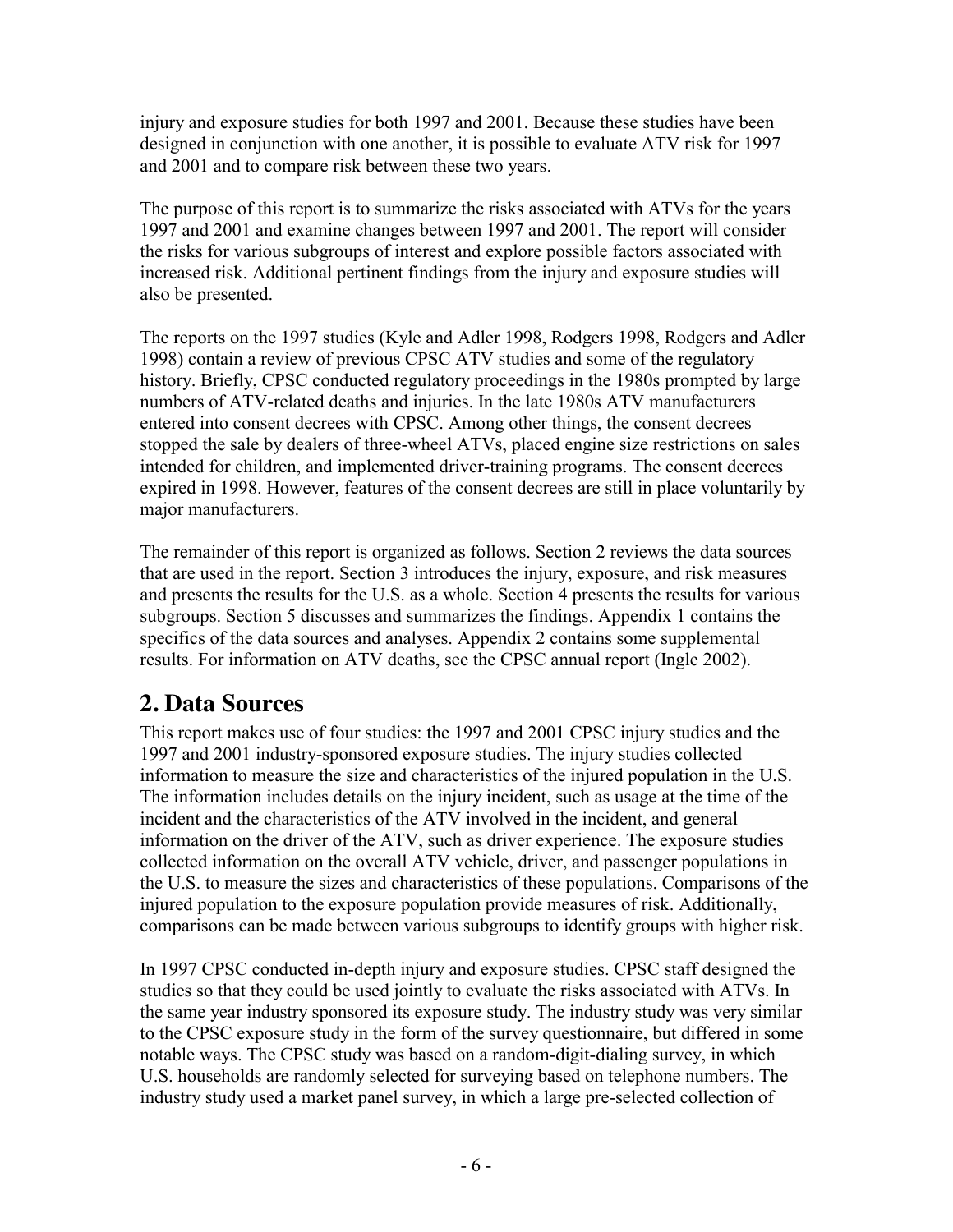households is maintained for surveying. Also, the CPSC study was limited to households that owned at least one ATV. The industry study also included households that did not own an ATV, but contained members who rode ATVs. Finally, the CPSC study concentrated on ATV drivers, whereas the industry study also included detailed questions on ATV passengers.

In 2001 industry agreed to sponsor a new exposure study using the market panel approach. At that time, CPSC staff and industry representatives compared the 1997 CPSC and industry exposure studies. Both CPSC staff and the industry representatives agreed in discussions that the studies were comparable. CPSC staff and industry representatives then set about designing the 2001 injury and exposure studies. The studies very closely paralleled the 1997 counterparts. The notable differences between the 1997 and 2001 studies are the inclusion of additional questions to obtain hard to get information, changes in question wording for clarification, and the ordering of questions to improve responses to key questions.

CPSC staff has chosen to use the 1997 industry exposure study rather the 1997 CPSC exposure study to represent the 1997 exposure in this report. The choice produces the best comparability between the 1997 and 2001 exposure estimates.

Appendix 1 contains specifics on the four studies and the methodology of the calculations of the summary measures presented in this report. The appendix includes important information on defining the scope of the analysis and adjusting for seasonal differences and survey non-response.

# **3. Injury, Exposure, and Risk Measures for the U.S.**

## **Injury, Exposure, and Risk Measures**

The injury measure used in this report is the number of hospital emergency room-treated injuries associated with the non-occupational use of ATVs. Except when noted, injuries to drivers, passengers, or non-riders, such as bystanders, are included. Appendix 1 contains additional details on the scope of the injuries included.

There are five basic exposure measures used in this report. Each exposure measure emphasizes different aspects of exposure. To present these measures, it is necessary to distinguish between drivers and passengers. ATV *riders* are made up of *drivers* and *passengers*. A *driver* is a rider who operated an ATV at least once in the last year. A driver may also ride at times as a non-operator. A *passenger* is a rider who has not operated an ATV in the last year. The measure *Driving Hours* refers to the amount of time ATVs are driven. The measure *Riding Hours* is made up of driving hours multiplied by the number of riders exposed. For example, if an ATV is driven for one hour with a driver and a passenger, then the contribution to driving hours is one hour and the contribution to riding hours is two hours.

The five basic exposure measures used are the number of ATV drivers, the number of ATV riders, the annual driving hours, the annual riding hours, and the number of ATVs.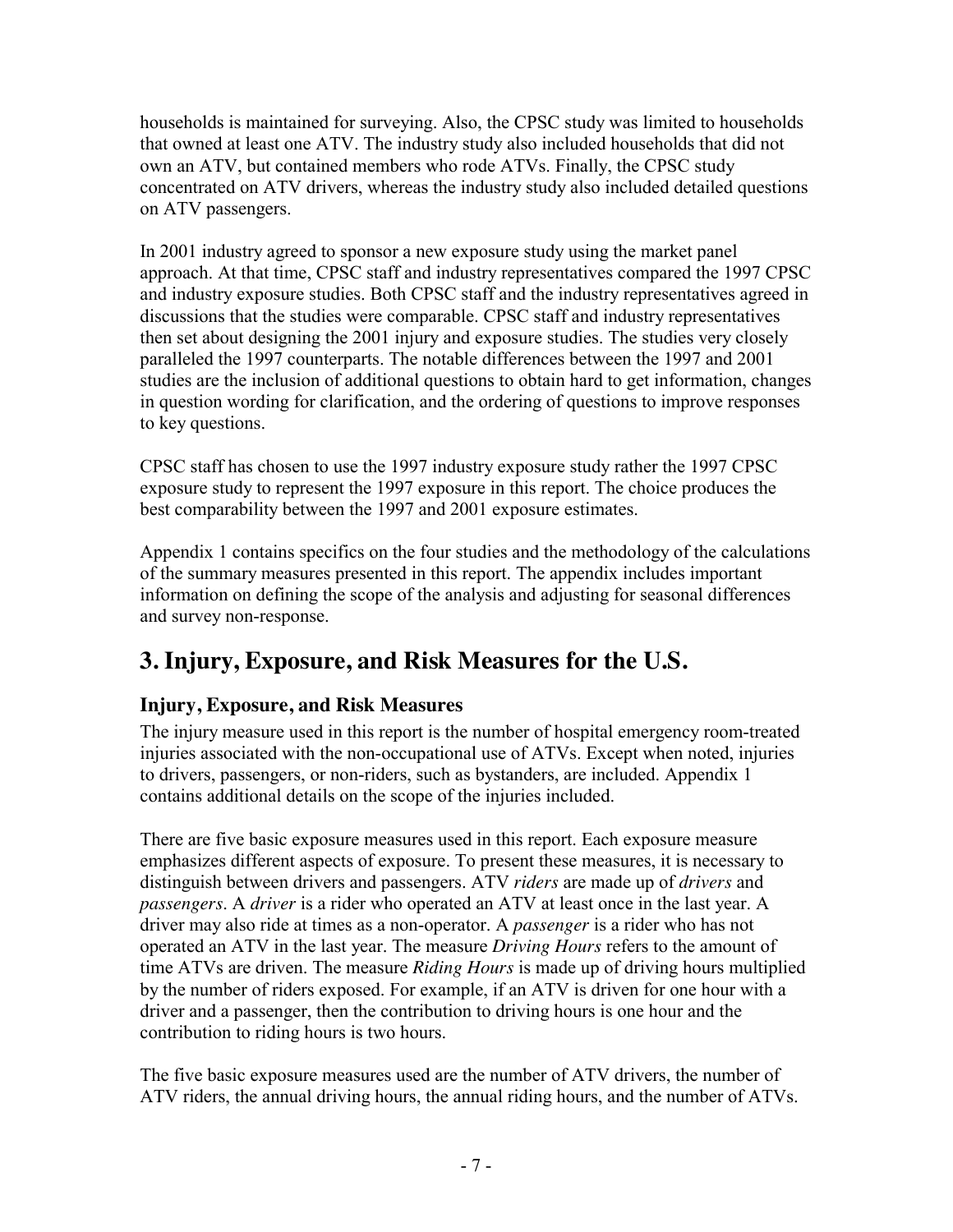Drivers and riders include all those riders in the U.S. who rode an ATV in the year prior to the exposure survey. Driving and riding hours include the total numbers of driving and riding hours in the U.S. in the year prior to the exposure survey. Because of the difficulty of obtaining reliable separate estimates of non-occupational and occupational driving and riding hours, these measures include both non-occupational and occupational use. The number of ATVs includes only those that are owned by households and are in operating order.

Five risk measures are derived from the injury measure divided by each of the exposure measures. The five measures are *injuries per driver*, *injuries per rider*, *injuries per driving hour*, *injuries per riding hour*, and *injuries per ATV*. Because of the magnitudes of the measures, they are expressed in the tables as *injuries per thousand drivers*, *injuries per thousand riders*, *injuries per million driving hours*, *injuries per million riding hours*, and *injuries per thousand ATVs*.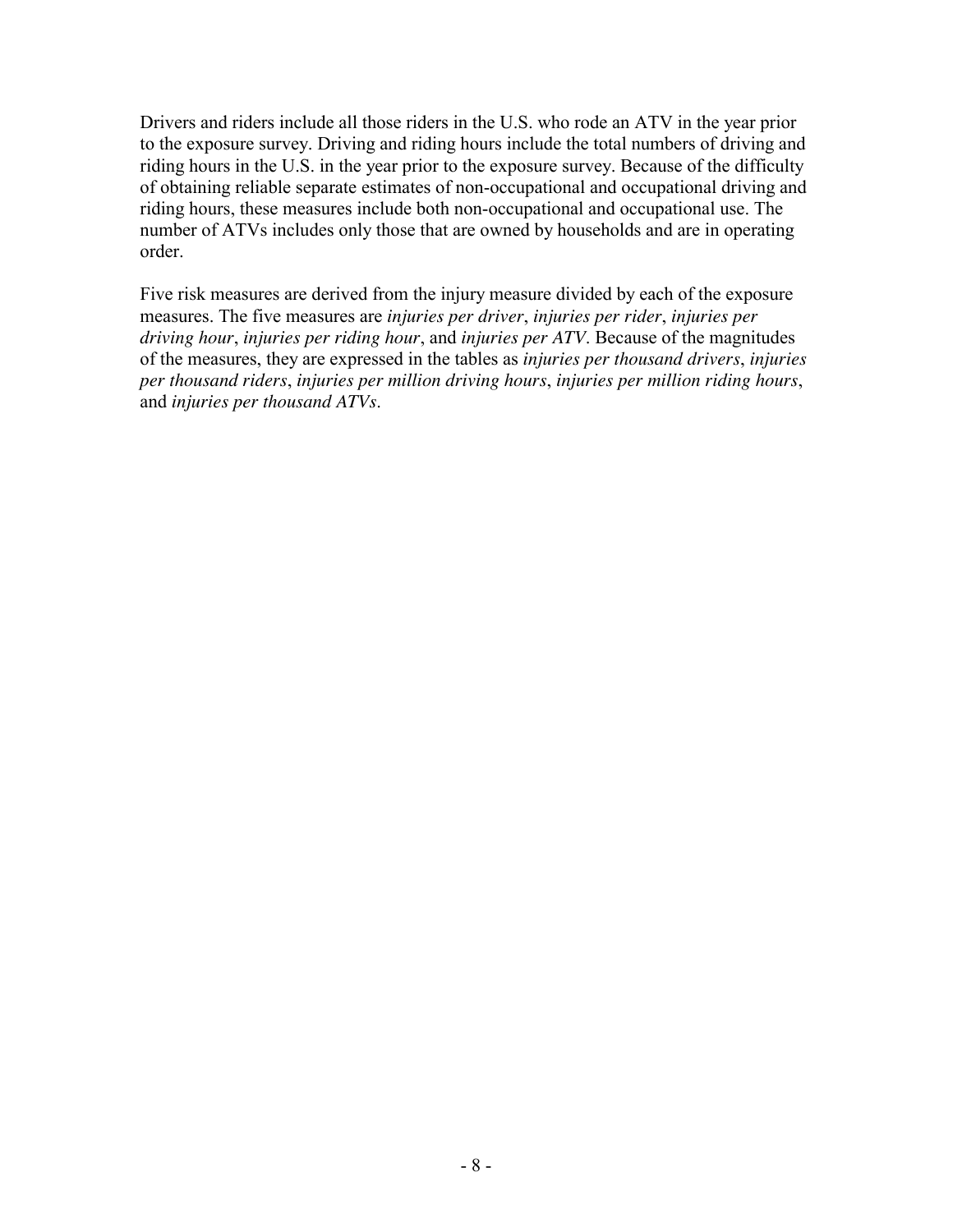### **U.S. Total**

Table 1 gives the injury, exposure, and risk measures for 1997 and 2001 for the U.S. Included in the table are the percent increases of the measures between the two years. From 1997 to 2001, the number of ATV-related injuries had risen from 54,700 to 111,700, representing an increase of 104%. The largest increase among the exposure measures was for driving hours, which increased by 50%. The fact that driving hours increased faster than the number of drivers indicates that drivers on the average drove more hours in 2001 than in 1997. The same pattern exists for riders and riding hours. Likewise, the exposure measures indicate that ATVs were on the average driven and ridden more hours in 2001 than in 1997.

Injuries have increased at a greater rate than any of the five exposure measures. This disparity between the increase in injuries and exposure is reflected in the risk measures, which show that risk has increased anywhere from 36% to 62% depending on the risk measure.

|                                  |        | Year    |            |
|----------------------------------|--------|---------|------------|
|                                  | 1997   | 2001    | % Increase |
|                                  |        |         |            |
| <b>Injuries</b>                  | 54,700 | 111,700 | 104.2%     |
|                                  |        |         |            |
| <b>Exposure Measures</b>         |        |         |            |
| Drivers (Million)                | 12.0   | 16.3    | 35.5%      |
| Riders (Million)                 | 18.1   | 22.9    | 26.4%      |
| Driving Hours (Million)          | 1,575  | 2,364   | 50.1%      |
| Riding Hours (Million)           | 1,801  | 2,608   | 44.8%      |
| <b>ATVs (Million)</b>            | 4.0    | 5.6     | 39.5%      |
|                                  |        |         |            |
| <b>Risk Measures</b>             |        |         |            |
| Injuries / Thousand Drivers      | 4.5    | 6.8     | 50.7%      |
| Injuries / Thousand Riders       | 3.0    | 4.9     | 61.6%      |
| Injuries / Million Driving Hours | 34.7   | 47.3    | 36.1%      |
| Injuries / Million Riding Hours  | 30.4   | 42.8    | 41.0%      |
| Injuries / Thousand ATVs         | 13.7   | 20.0    | 46.4%      |

Table 1: U.S. ATV Injury, Exposure and Risk Estimates.

Note: The risk and percent increase values are calculated from the injury and exposure measures based on values with greater precision than the values presented in the table.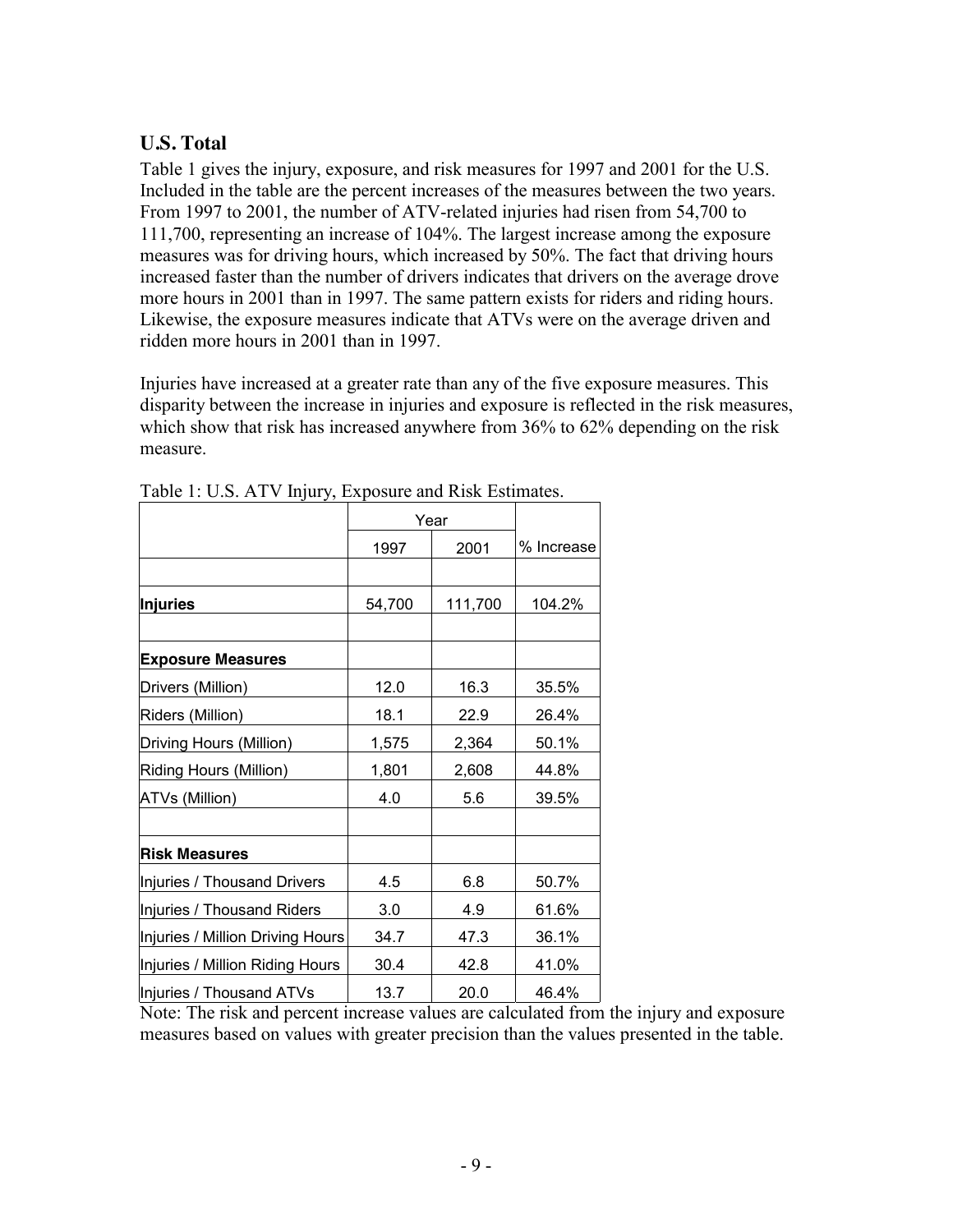## **4. Subgroup Analyses**

This section presents subgroup analyses of the injury, exposure, and risk measures, as well as some information on driver training and the ATV market. The subgroups fall into four classes: rider characteristics, driver characteristics, ATV characteristics, and joint characteristics. It is important to note that an injured person may be a driver, a passenger, or a non-rider. For example, consider an incident where a 25-year-old person is injured as a passenger on an ATV that was driven by a 15-year-old person. For the rider characteristics, the incident would be classified as an over-16-year-old-rider incident. However, for the driver characteristics, it would be classified as an under-16-year-olddriver incident.

The analysis of subgroups based on the rider characteristics addresses overall risk to a group of interest, such as the risk to children under the age of 16, whether or not they are drivers, passengers, or non-riders. However, the driver characteristics are likely more related to ATV risk than the rider characteristics, since it is the driver who controls the ATV. If the injured person was the driver then the driver and rider characteristics are the same for the incident.

The joint characteristic analyses consider two characteristics simultaneously, such as the ATV engine size and the driver age. The joint analysis permits, to some degree, the separation of the effects of the two characteristics and the identification of interaction between two characteristics.

For each subgroup, the injury, exposure, and risk measures are given for the years 1997 and 2001. Considering each year separately, the risk measures can be used to identify groups with higher risk. Additionally, the percent changes in the measures between the two years are given. The percent changes highlight groups with large changes in injuries, exposure, or risk. The identification of such changes helps to explain the observed increase in injuries. For example, an increase in injuries can be associated with an increase in exposure, an increase in risk, or a combination of the two.

### **Rider Characteristics**

This section explores the risk associated with subgroups based on the rider characteristics: the age, gender, and riding position (driver versus passenger) of the rider. For these measures, only injuries to riders are included, because exposure measures do not exist for non-riders. The number of injuries to non-riders is small, representing 1% and 2% of the estimated injuries in 1997 and 2001 respectively.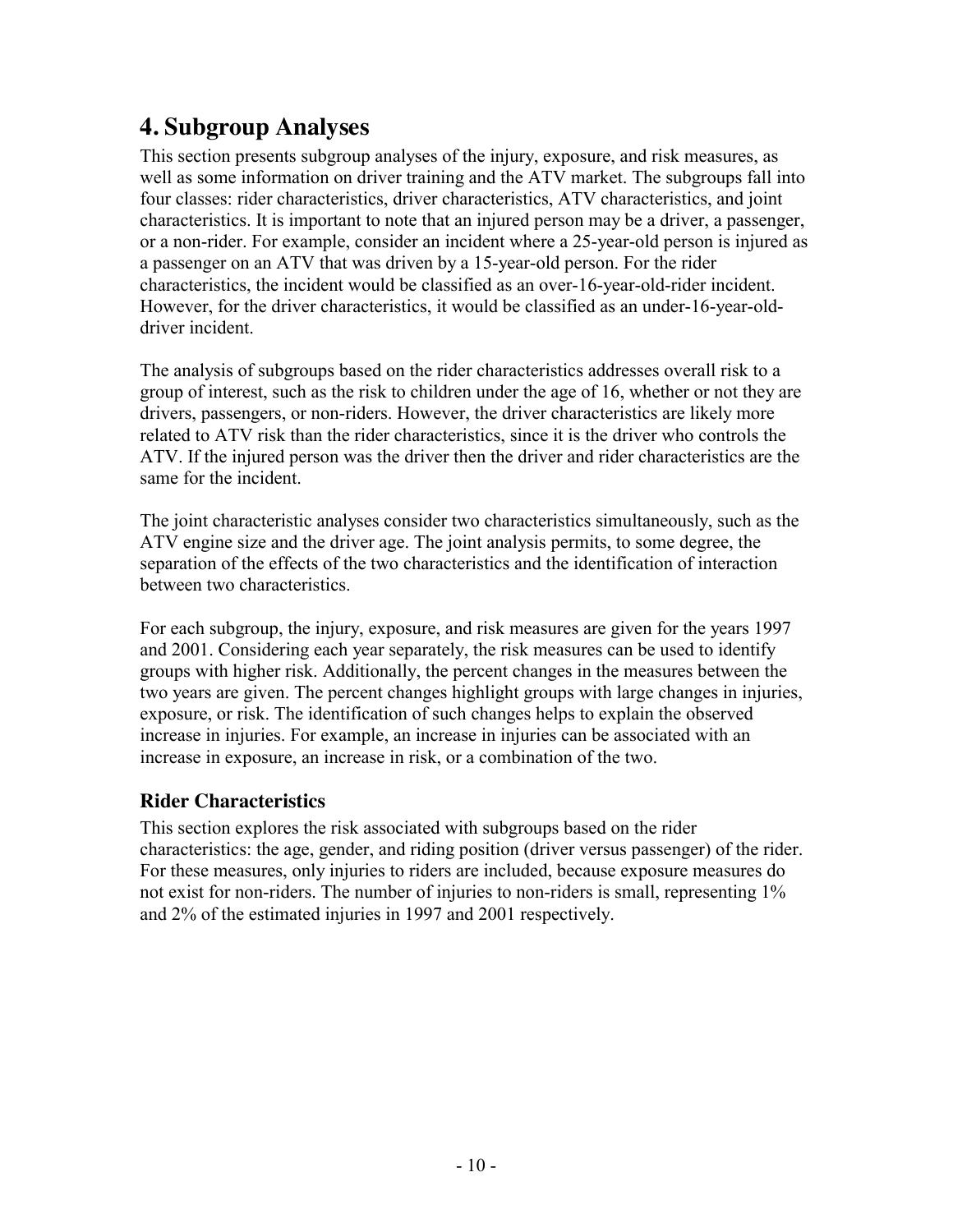#### *Rider Age*

Table 2 gives the injury, exposure, and risk measures for the rider age groups *under 16* and *16 and over*. The two subgroups do not differ much from each other in the *injuries per rider* measure. However, the *injuries per riding hour* measure is higher for the *under 16* age group, indicating that for each riding hour the *under 16* age group is more likely to be injured than the *16 and over* age group.

Comparing 1997 and 2001, the *16 and over* age group has undergone a more substantial percent increase in the number of injuries. Similarly, this age group has experienced a larger percent increase in the exposure and risk measures. However, the *under 16* age group has experienced notable percent increases in injuries and *injuries per rider*.

Appendix 2 contains a more detailed age breakdown analysis than is presented here. From that analysis, the large increases in injuries and risk for the *16 and over* age group are seen over a wide range of rider ages for this group. Noteworthy, riders ages 12 to 15 have also experienced large percent increases in injuries and risk.

|                                 |             | Year      |        |             |       |             |  |
|---------------------------------|-------------|-----------|--------|-------------|-------|-------------|--|
|                                 |             | 1997      |        | 2001        |       | % Increase  |  |
|                                 | Age (Years) |           |        | Age (Years) |       | Age (Years) |  |
|                                 | ~16         | $\geq 16$ | ~16    | $\geq 16$   | ~16   | $\geq 16$   |  |
|                                 |             |           |        |             |       |             |  |
| <b>Injuries</b>                 | 21,132      | 32,882    | 33,071 | 76,059      | 56.5% | 131.3%      |  |
|                                 |             |           |        |             |       |             |  |
| <b>Exposure Measures</b>        |             |           |        |             |       |             |  |
| Riders (Million)                | 6.6         | 11.5      | 7.2    | 15.7        | 9.1%  | 36.2%       |  |
| Riding Hours (Million)          | 428         | 1,373     | 575    | 2,033       | 34.2% | 48.1%       |  |
|                                 |             |           |        |             |       |             |  |
| <b>Risk Measures</b>            |             |           |        |             |       |             |  |
| Injuries / Thousand Riders      | 3.2         | 2.9       | 4.6    | 4.8         | 43.4% | 69.8%       |  |
| Injuries / Million Riding Hours | 49.4        | 24.0      | 57.6   | 37.4        | 16.6% | 56.2%       |  |

Table 2: U.S. ATV Injury, Exposure and Risk Estimates by Rider Age.

Notes: Injuries do not include injuries to non-riders and do not sum to the totals on Table 1. The risk and percent increase values are calculated from the injury and exposure measures based on values with greater precision than the values presented in the table.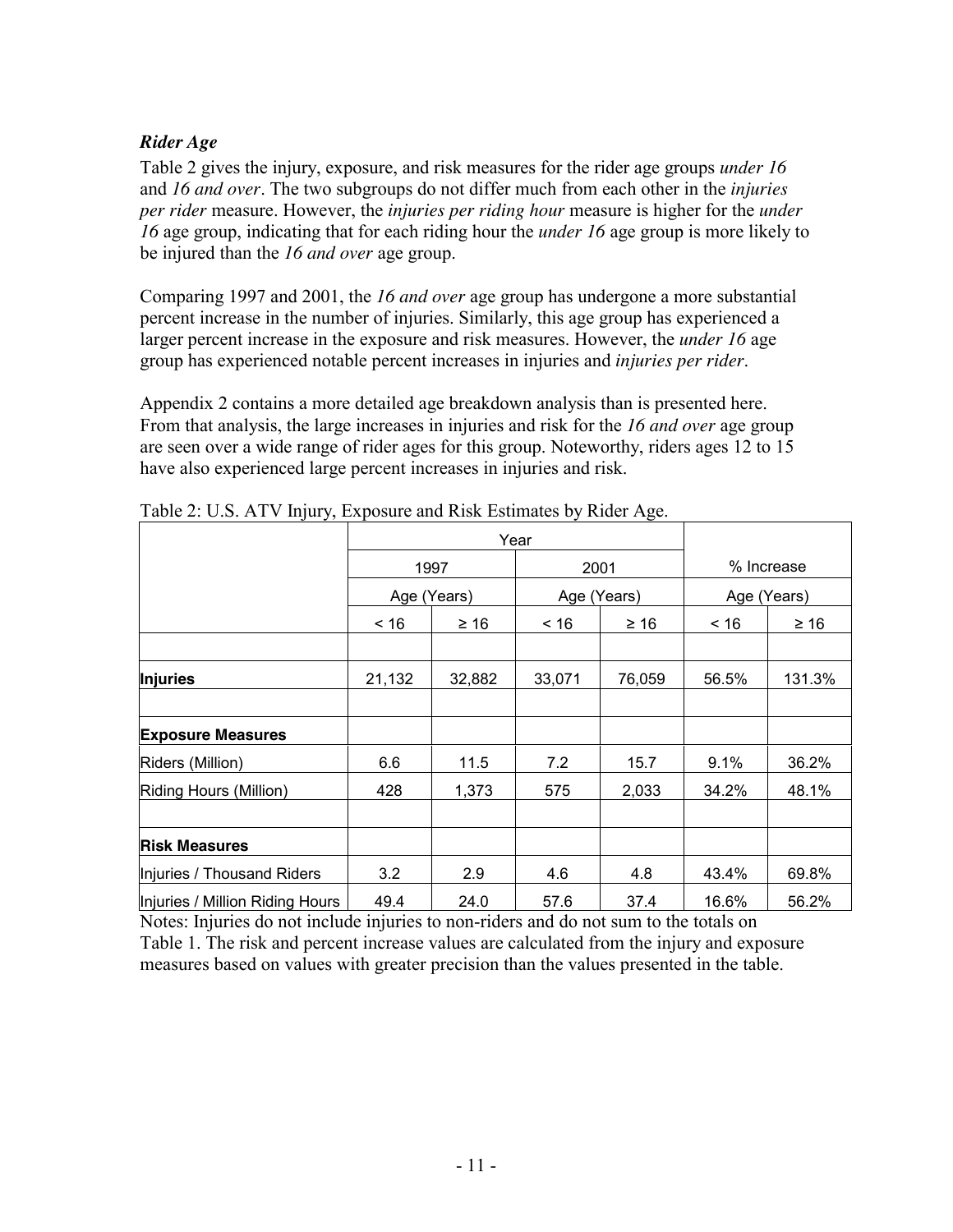#### *Rider Gender*

Table 3 gives the injury, exposure, and risk measures for female and male riders. By both risk measures, *injuries per rider* and *injuries per riding hour*, males have a much greater risk than females. Comparing 1997 and 2001, males have experienced a greater percent increase in injuries and risk by both measures than females. However, females have had a greater percent increase in exposure by both measures.

|                                 |        | Year   |        |        |            |        |
|---------------------------------|--------|--------|--------|--------|------------|--------|
|                                 | 1997   |        | 2001   |        | % Increase |        |
|                                 |        |        |        |        |            |        |
|                                 | Female | Male   | Female | Male   | Female     | Male   |
|                                 |        |        |        |        |            |        |
| <b>Injuries</b>                 | 13,934 | 40,079 | 22,832 | 86,298 | 63.9%      | 115.3% |
|                                 |        |        |        |        |            |        |
| <b>Exposure Measures</b>        |        |        |        |        |            |        |
| Riders (Million)                | 7.1    | 11.0   | 9.4    | 13.5   | 33.0%      | 22.1%  |
| Riding Hours (Million)          | 511    | 1,290  | 761    | 1,846  | 49.0%      | 43.1%  |
|                                 |        |        |        |        |            |        |
| <b>Risk Measures</b>            |        |        |        |        |            |        |
| Injuries / Thousand Riders      | 2.0    | 3.6    | 2.4    | 6.4    | 23.2%      | 76.3%  |
| Injuries / Million Riding Hours | 27.3   | 31.1   | 30.0   | 46.7   | 9.9%       | 50.4%  |

Table 3: U.S. ATV Injury, Exposure and Risk Estimates by Rider Gender.

Note: Injuries do not include injuries to non-riders and do not sum to the totals on Table 1. The risk and percent increase values are calculated from the injury and exposure measures based on values with greater precision than the values presented in the table.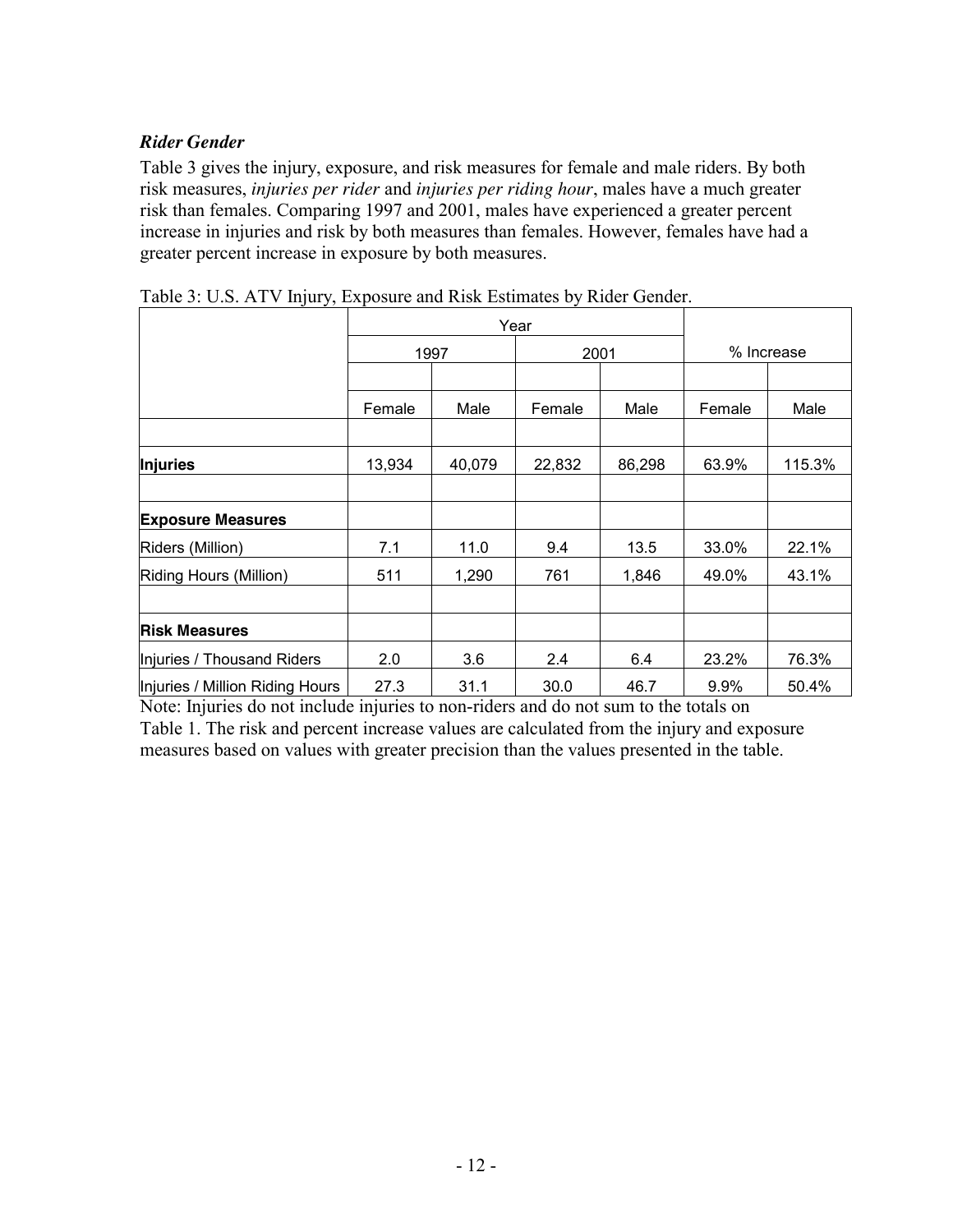#### *Rider Position*

Table 4 gives the injury, exposure, and risk measures for the drivers and passengers. ATVs come with a warning against carrying passengers. The number of riding hours by drivers is overwhelmingly larger than that of passengers. However, in terms of number of riders, the difference is not as large. The risk to drivers is larger than that of passengers when measured by *injuries per rider*. However, the risk is larger for passengers than drivers when measured by *injuries per riding hour*. Comparing 1997 and 2001, drivers have experienced the larger percent increase in injuries, exposure by both measures, and risk by both risk measures. However, passengers have experienced notable percent increases in injuries and *injuries per rider*.

|                                 |        | Year      |               |           |            |           |
|---------------------------------|--------|-----------|---------------|-----------|------------|-----------|
|                                 | 1997   |           | 2001          |           | % Increase |           |
|                                 | Driver | Passenger | <b>Driver</b> | Passenger | Driver     | Passenger |
|                                 |        |           |               |           |            |           |
| <b>Injuries</b>                 | 41,547 | 12,467    | 89,589        | 19,541    | 115.6%     | 56.7%     |
|                                 |        |           |               |           |            |           |
| <b>Exposure Measures</b>        |        |           |               |           |            |           |
| Riders (Million)                | 12.0   | 6.1       | 16.3          | 6.6       | 35.5%      | 8.1%      |
| Riding Hours (Million)          | 1,575  | 200       | 2,364         | 290       | 50.1%      | 44.6%     |
|                                 |        |           |               |           |            |           |
| <b>Risk Measures</b>            |        |           |               |           |            |           |
| Injuries / Thousand Riders      | 3.5    | 2.1       | 5.5           | 3.0       | 59.1%      | 45.0%     |
| Injuries / Million Riding Hours | 26.4   | 62.2      | 37.9          | 67.4      | 43.7%      | 8.4%      |

Table 4: U.S. ATV Injury, Exposure and Risk Estimates by Rider Position.

Notes: Injuries do not include injuries to non-riders and do not sum to the totals on Table 1. Because of incomplete reporting, the riding hours do not sum to those in Table 1 (see Appendix 1). The risk and percent increase values are calculated from the injury and exposure measures based on values with greater precision than the values presented in the table.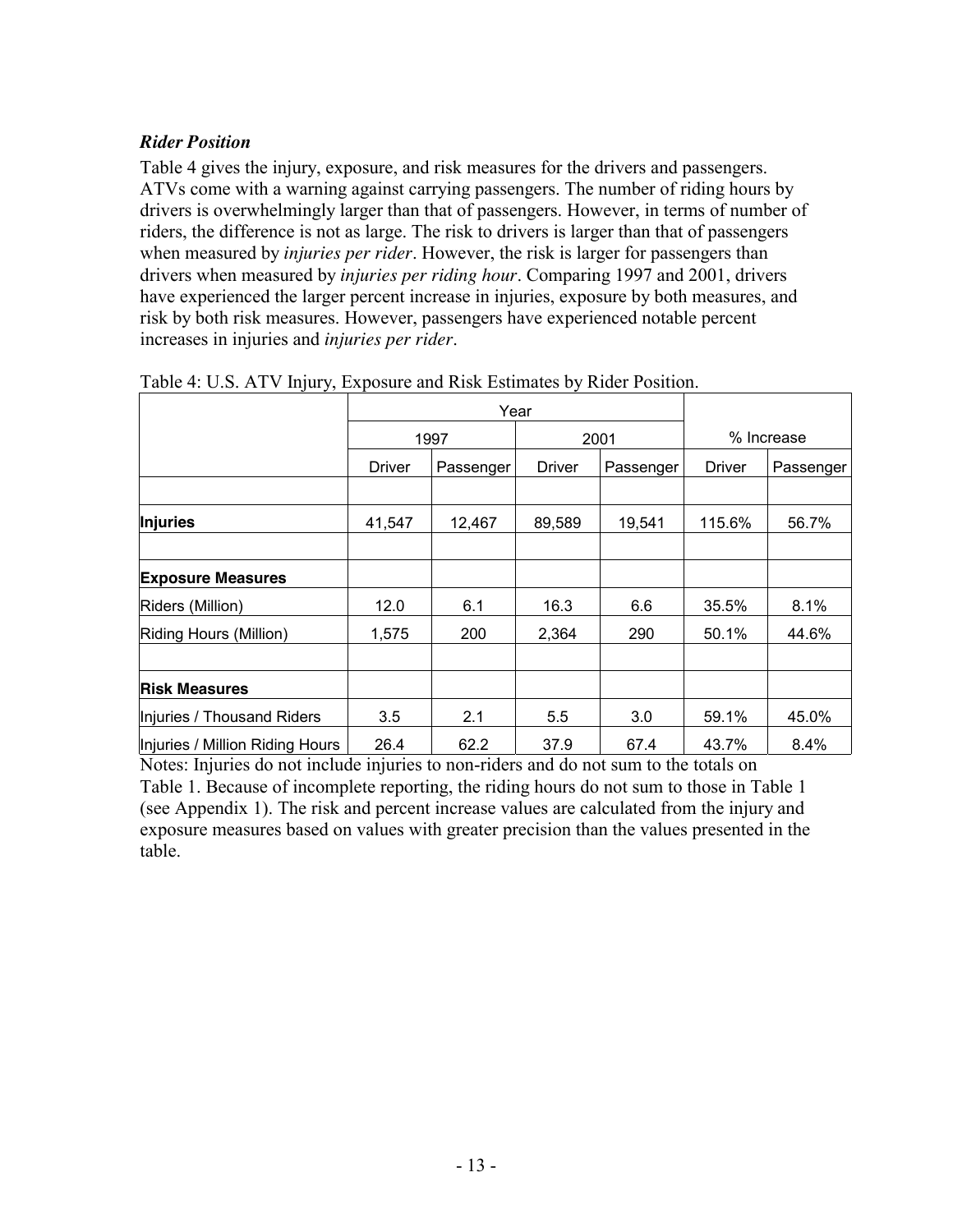#### **Driver Characteristics**

This section explores the risk associated with subgroups based on the driver characteristics: the age, gender, driving experience, annual driving hours, and recreational use. In this section, injuries include non-rider injuries in addition to those of riders, because the purpose is to associate overall injuries to the driver characteristics.

#### *Driver Age*

Table 5 gives the injury, exposure, and risk measures for the driver age groups *under 16* and *16 and over*. The risk for the *under 16* age group is higher than that of the *16 and over* group as measured by either *injuries per driver* or *injuries per driving hour*. Interestingly, when considering the rider age subgroups in Table 2, the *injuries per rider* did not differ much between the two age groups. When focus is given to the driver age, the difference is larger.

Comparing 1997 to 2001, the *16 and over* age group had much larger percent increases in the number of injuries, exposure by both measures, and risk by both risk measures. However, the *under 16* age group has experienced notable percent increases in injuries and risk.

Appendix 2 contains a more detailed age breakdown analysis than is presented here. From that analysis, the large increases in injuries and risk for the *16 and over* age group were seen over a wide range of driver ages for this group. Noteworthy, drivers ages 12 to 15 have also experienced large percent increases in injuries and risk.

|                                  |             | Year      |        |             |            |             |  |
|----------------------------------|-------------|-----------|--------|-------------|------------|-------------|--|
|                                  |             | 1997      | 2001   |             | % Increase |             |  |
|                                  | Age (Years) |           |        | Age (Years) |            | Age (Years) |  |
|                                  | < 16        | $\geq 16$ | < 16   | $\geq 16$   | ~16        | $\geq 16$   |  |
|                                  |             |           |        |             |            |             |  |
| <b>Injuries</b>                  | 18,454      | 36,246    | 29,013 | 82,687      | 57.2%      | 128.1%      |  |
|                                  |             |           |        |             |            |             |  |
| <b>Exposure Measures</b>         |             |           |        |             |            |             |  |
| Drivers (Million)                | 2.5         | 9.5       | 2.8    | 13.5        | 13.0%      | 41.5%       |  |
| Driving Hours (Million)          | 344         | 1,231     | 411    | 1,953       | 19.3%      | 58.6%       |  |
|                                  |             |           |        |             |            |             |  |
| <b>Risk Measures</b>             |             |           |        |             |            |             |  |
| Injuries / Thousand Drivers      | 7.3         | 3.8       | 10.2   | 6.1         | 39.1%      | 61.2%       |  |
| Injuries / Million Driving Hours | 53.6        | 29.5      | 70.6   | 42.3        | 31.7%      | 43.8%       |  |

Table 5: U.S. ATV Injury, Exposure and Risk Estimates by Driver Age.

Note: The risk and percent increase values are calculated from the injury and exposure measures based on values with greater precision than the values presented in the table.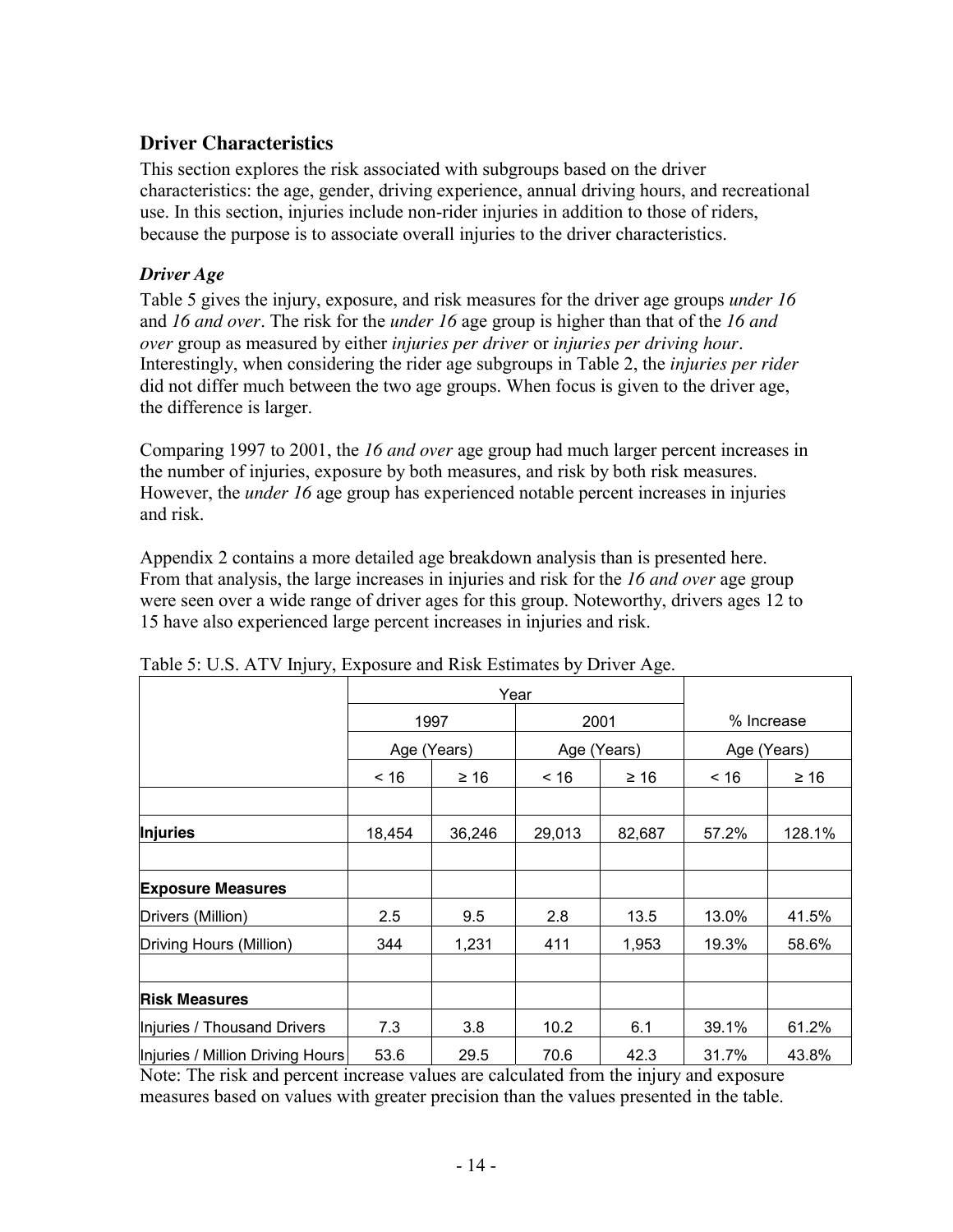### *Driver Gender*

Table 6 gives the injury, exposure, and risk measures for the female and male drivers. By both risk measures, *injuries per rider* and *injuries per riding hour*, males have a greater risk than females. Comparing 1997 and 2001, males have experienced a substantially greater percent increase in injuries and risk by both measures as compared to females. In fact, the risk for females decreased by both risk measures. However, females have experienced a greater percent increase in exposure by both measures.

| ້                                |        |        |        |        |            |        |
|----------------------------------|--------|--------|--------|--------|------------|--------|
|                                  |        |        | Year   |        |            |        |
|                                  | 1997   |        | 2001   |        | % Increase |        |
|                                  | Female | Male   | Female | Male   | Female     | Male   |
|                                  |        |        |        |        |            |        |
| Injuries                         | 11,033 | 43,667 | 15,740 | 95,960 | 42.7%      | 119.8% |
|                                  |        |        |        |        |            |        |
| <b>Exposure Measures</b>         |        |        |        |        |            |        |
| Drivers (Million)                | 3.6    | 8.5    | 5.5    | 10.8   | 55.4%      | 27.2%  |
| Driving Hours (Million)          | 414    | 1,161  | 632    | 1,732  | 52.8%      | 49.1%  |
|                                  |        |        |        |        |            |        |
| <b>Risk Measures</b>             |        |        |        |        |            |        |
| Injuries / Thousand Drivers      | 3.1    | 5.1    | 2.8    | 8.9    | $-8.2\%$   | 72.7%  |
| Injuries / Million Driving Hours | 26.7   | 37.6   | 24.9   | 55.4   | $-6.6\%$   | 47.4%  |

Table 6: U.S. ATV Injury, Exposure and Risk Estimates by Driver Gender.

Note: The risk and percent increase values are calculated from the injury and exposure measures based on values with greater precision than the values presented in the table.

#### *Driver Experience*

Table 7 gives the injury, exposure, and risk measures by the number of years of experience driving ATVs of the driver. The least experienced drivers, those with less than 1 year of driving experience, have considerably higher risk, as measured by either *injuries per driver* or *injuries per driving hour*. This is particularly true for the *injuries per driving hour*, because this group drives many fewer hours per driver than the other groups.

The least experienced group also had the highest percent increase in the number of drivers from 1997 to 2001. The large increase in the riskiest group corresponds to a large percent increase in injuries.

The most experienced group, those with 10 or more years of experience, exhibited a large percent increase in risk by both measures. Since this is a large group, there is a corresponding large absolute increase in injuries.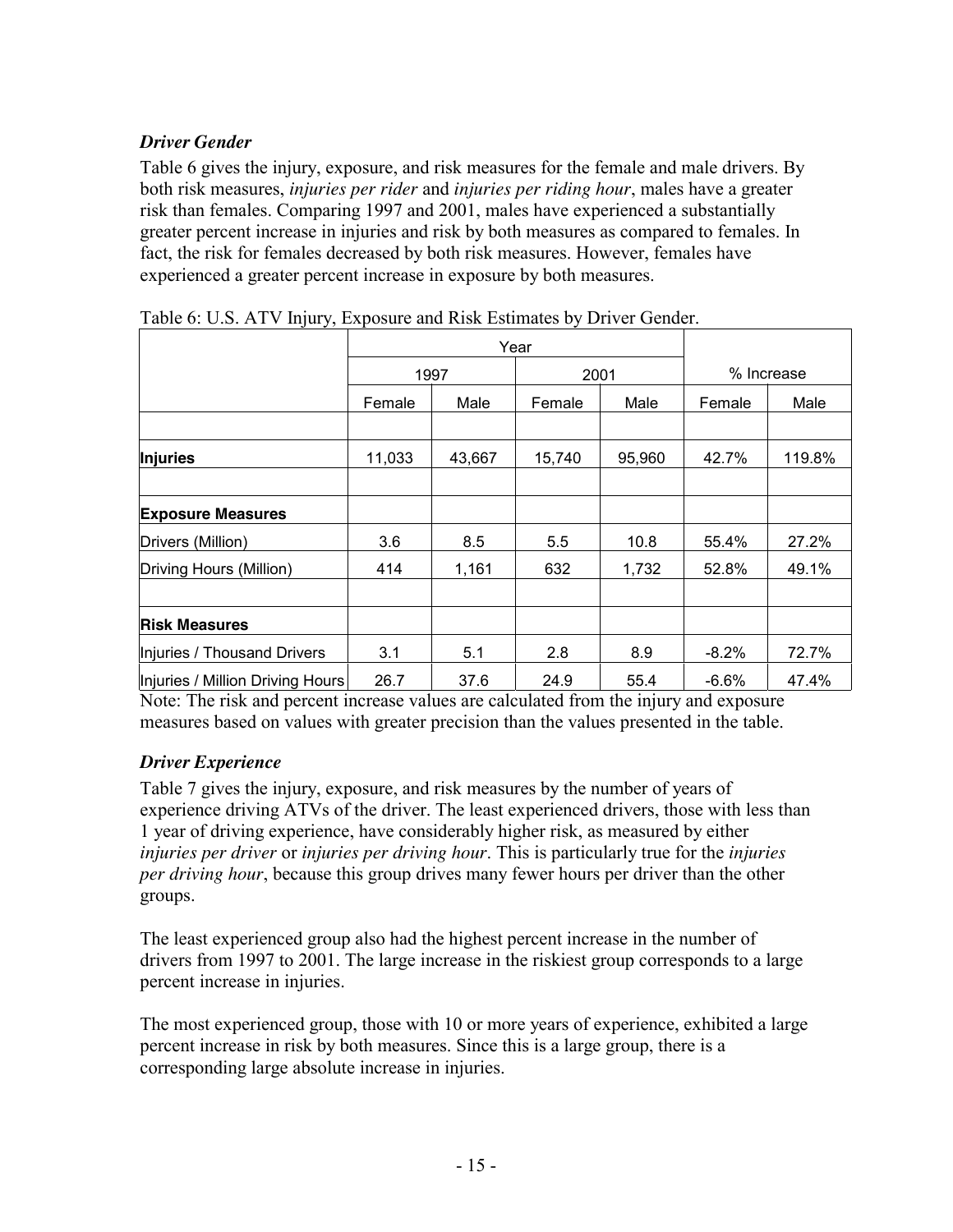|                                       |            |          |            | Experience (Years) |           |
|---------------------------------------|------------|----------|------------|--------------------|-----------|
|                                       |            | < 1      | 1 to $< 5$ | $5$ to $< 10$      | $\geq 10$ |
| <b>Injuries</b>                       | 1997       | 10,137   | 17,951     | 8,518              | 18,094    |
|                                       | 2001       | 20,584   | 28,588     | 18,360             | 44,168    |
|                                       | % Increase | 103.1%   | 59.3%      | 115.5%             | 144.1%    |
| <b>Exposure Measures</b>              |            |          |            |                    |           |
| Drivers (Million)                     | 1997       | 1.0      | 4.1        | 2.4                | 4.5       |
|                                       | 2001       | 1.7      | 5.8        | 2.5                | 6.3       |
|                                       | % Increase | 73.8%    | 40.0%      | 2.9%               | 40.4%     |
| Driving Hours (Million)               | 1997       | 31       | 553        | 289                | 708       |
|                                       | 2001       | 69       | 785        | 505                | 1,039     |
|                                       | % Increase | 127.2%   | 42.0%      | 74.6%              | 46.8%     |
| <b>Risk Measures</b>                  |            |          |            |                    |           |
| Injuries / Thousand Drivers           | 1997       | 10.2     | 4.3        | 3.5                | 4.0       |
|                                       | 2001       | 11.9     | 4.9        | 7.4                | 7.0       |
|                                       | % Increase | 16.9%    | 13.8%      | 109.4%             | 73.8%     |
| Injuries / Million Driving Hours 1997 |            | 331.9    | 32.5       | 29.5               | 25.6      |
|                                       | 2001       | 296.6    | 36.4       | 36.4               | 42.5      |
|                                       | % Increase | $-10.6%$ | 12.2%      | 23.4%              | 66.3%     |

Table 7: U.S. ATV Injury, Exposure and Risk Estimates by Driver Experience.

Notes: Because of incomplete reporting, the driving hours do not sum to those in Table 1 (see Appendix 1). The risk and percent increase values are calculated from the injury and exposure measures based on values with greater precision than the values presented in the table.

#### *Driving Hours*

Table 8 gives the injury, exposure, and risk measures by the annual driving hours of the driver. By the *injuries per driver* risk measure, the drivers with 200 or more annual driving hours have the greater risk. However, when considering the *injuries per driving hour* risk measure, these drivers have the lowest risk and drivers with less than 25 annual driving hours have overwhelmingly the greatest risk.

Comparing 1997 and 2001, there has been a large percent increase in the number of drivers with less than 25 hours of annual driving, resulting in a large absolute increase in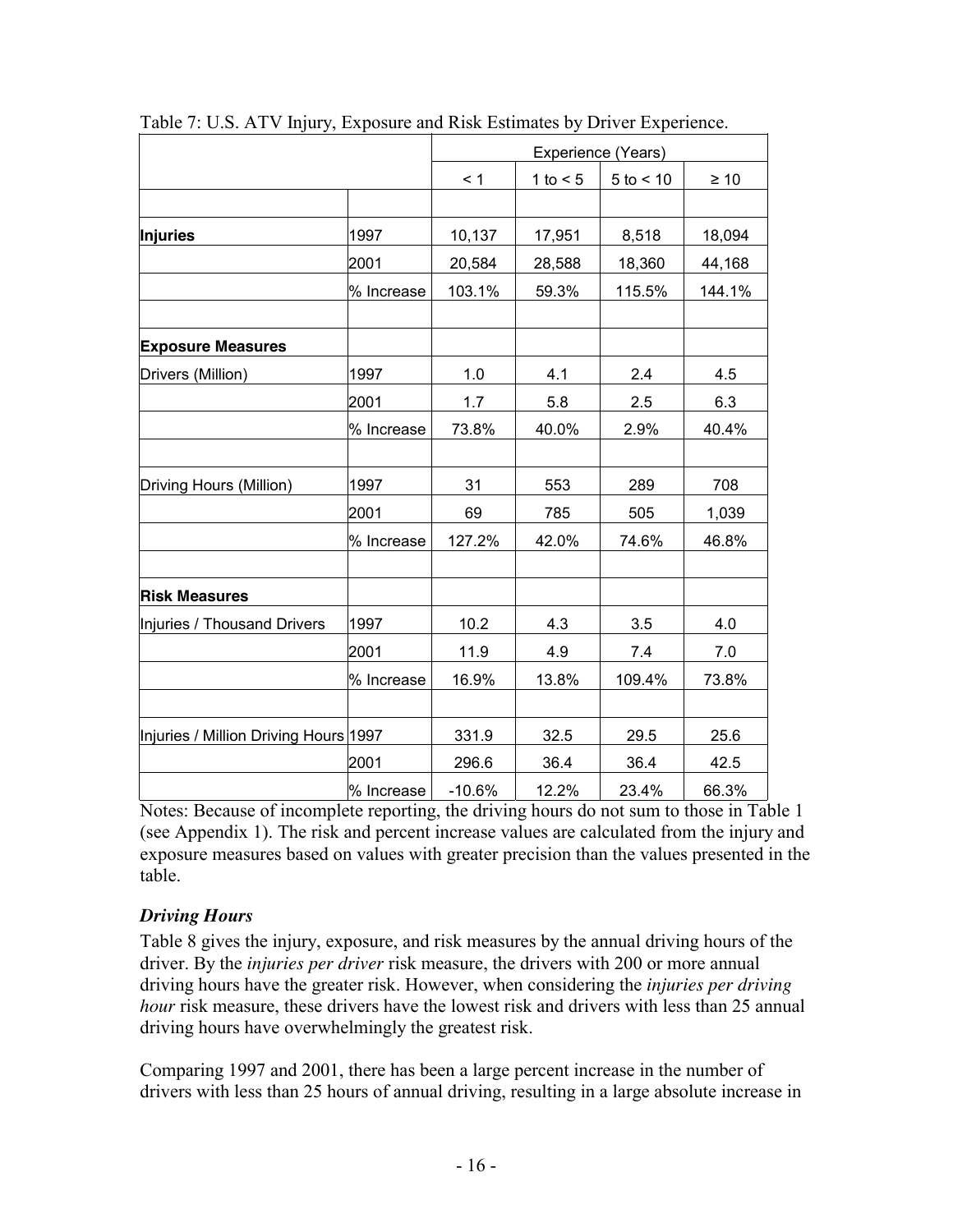the number of injuries. Drivers with 200 or more driving hours have also experienced a large absolute increase in injuries, corresponding to a large percent increase in the number of drivers and an even larger percent increase in the number of driving hours.

|                                       |            |        |                | Hours      |            |
|---------------------------------------|------------|--------|----------------|------------|------------|
|                                       |            | < 25   | $25$ to $< 50$ | 50 to <200 | $\geq 200$ |
|                                       |            |        |                |            |            |
| <b>Injuries</b>                       | 1997       | 12,246 | 5,686          | 16,097     | 20,671     |
|                                       | 2001       | 28,338 | 8,904          | 31,229     | 43,229     |
|                                       | % Increase | 131.4% | 56.6%          | 94.0%      | 109.1%     |
| <b>Exposure Measures</b>              |            |        |                |            |            |
| Drivers (Million)                     | 1997       | 5.4    | 1.9            | 2.8        | 1.9        |
|                                       | 2001       | 8.4    | 1.7            | 3.4        | 2.9        |
|                                       | % Increase | 53.8%  | $-12.2%$       | 23.1%      | 48.5%      |
| Driving Hours (Million)               | 1997       | 49     | 70             | 302        | 1,154      |
|                                       | 2001       | 69     | 61             | 355        | 1,879      |
|                                       | % Increase | 40.0%  | $-12.6%$       | 17.5%      | 62.8%      |
| <b>Risk Measures</b>                  |            |        |                |            |            |
| Injuries / Thousand Drivers           | 1997       | 2.3    | 3.0            | 5.8        | 10.6       |
|                                       | 2001       | 3.4    | 5.4            | 9.1        | 15.0       |
|                                       | % Increase | 50.5%  | 78.3%          | 57.6%      | 40.8%      |
| Injuries / Million Driving Hours 1997 |            | 247.9  | 81.5           | 53.3       | 17.9       |
|                                       | 2001       | 409.6  | 145.9          | 88.1       | 23.0       |
|                                       | % Increase | 65.2%  | 79.1%          | 65.1%      | 28.5%      |

Table 8: U.S. ATV Injury, Exposure and Risk Estimates by Driver Annual Driving Hours.

Note: The risk and percent increase values are calculated from the injury and exposure measures based on values with greater precision than the values presented in the table.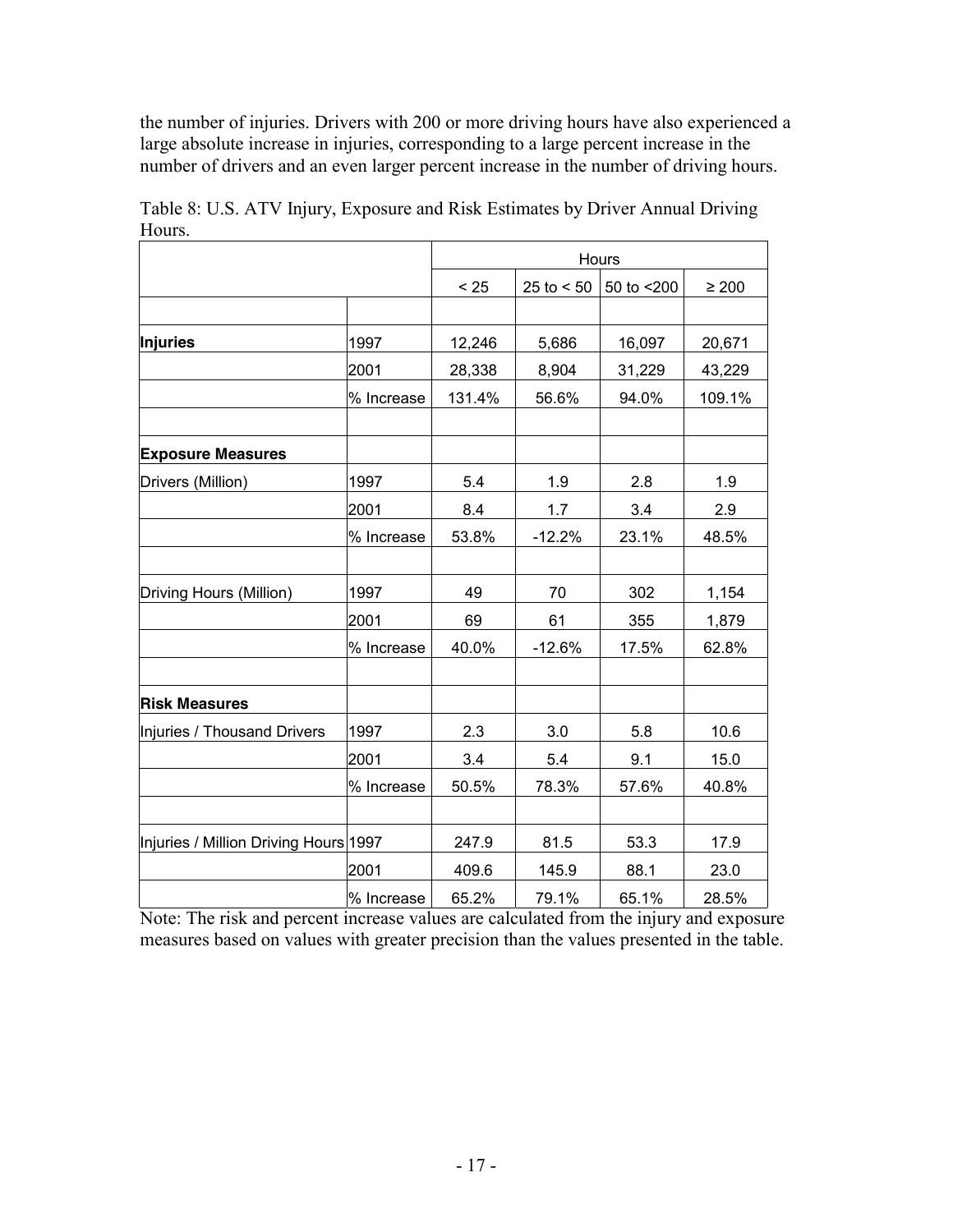#### *Recreational Use*

Table 9 gives the injury, exposure, and risk measures by recreational use of the ATV. Examples of non-recreational use include household chores and transportation. The injuries are classified into whether the associated ATV was being used for recreation at the time of the incident. The only available exposure measures are the estimated driving hours for recreational and non-recreational use in 2001.

In 2001 recreational use of ATVs is associated with much higher risk than nonrecreational use. There has been a large increase in non-recreational injuries from 1997 to 2001, but there is no parallel exposure information to judge changes in risk.

|                                  |                         | Year      |            |                         |            |                         |  |
|----------------------------------|-------------------------|-----------|------------|-------------------------|------------|-------------------------|--|
|                                  |                         | 1997      |            | 2001                    | % Increase |                         |  |
|                                  | <b>Recreational Use</b> |           |            | <b>Recreational Use</b> |            | <b>Recreational Use</b> |  |
|                                  | Yes                     | No.       | <b>Yes</b> | No.                     | <b>Yes</b> | No.                     |  |
|                                  |                         |           |            |                         |            |                         |  |
| <b>Injuries</b>                  | 52,944                  | 1,756     | 107,274    | 4,426                   | 102.6%     | 152.1%                  |  |
| <b>Exposure Measures</b>         |                         |           |            |                         |            |                         |  |
| Driving Hours (Million)          | <b>NA</b>               | NA        | 1,505      | 859                     | <b>NA</b>  | <b>NA</b>               |  |
| <b>Risk Measures</b>             |                         |           |            |                         |            |                         |  |
| Injuries / Million Driving Hours | <b>NA</b>               | <b>NA</b> | 71.3       | 5.2                     | <b>NA</b>  | <b>NA</b>               |  |

Table 9: U.S. ATV Injury, Exposure and Risk Estimates by Recreational Use.

Notes: NA=Not available. The risk and percent increase values are calculated from the injury and exposure measures based on values with greater precision than the values presented in the table.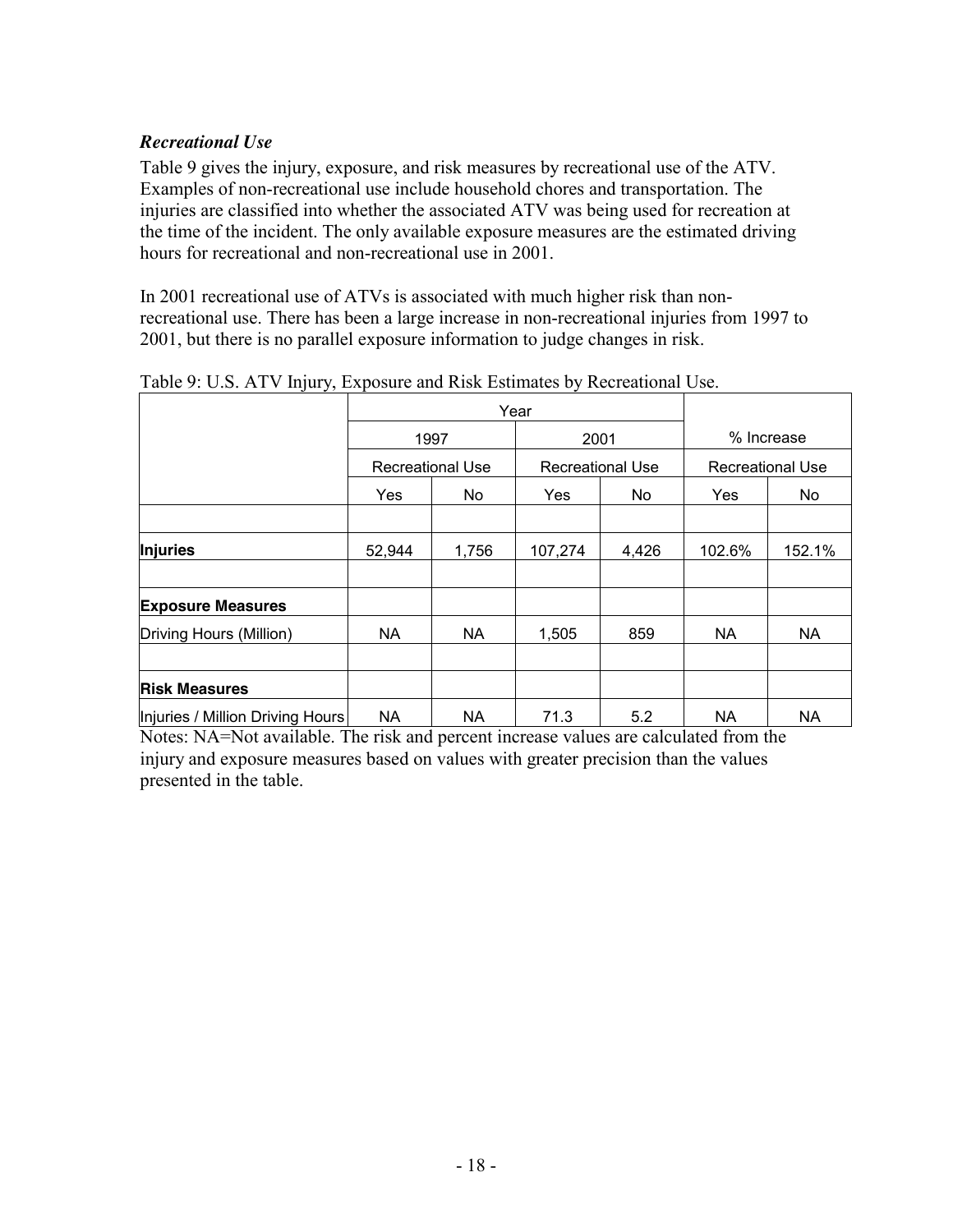### **ATV Characteristics**

This section explores the risk associated with subgroups based on ATV characteristics: the engine size and the number of wheels. In this section, injuries include non-rider injuries in addition to riders, because the purpose is to associate overall injuries to the vehicle characteristics.

#### *Engine Size*

Table 10 gives the injury, exposure, and risk measures by the engine size of the ATV. The number of ATVs is the only available exposure measure. Because the driving hour exposure measure is not available, the engine size results may be confounded by any association between driving hours and engine size.

There has been a large increase in absolute terms and an exceptionally large increase in percent terms in the number of injuries associated with ATVs with engine sizes of 400 cc or more. This is associated with corresponding large percent increases in the number of ATVs and the risk associated with this class of ATVs. However, the risk for these ATVs in 2001 is comparable to those in the 200 to 299 cc and 300 to 399 cc engine size classes. The 200 to 299 cc engine class has also experienced a large percent increase in risk.

|                               |             |       |           | Engine Size (cc) |            |        |
|-------------------------------|-------------|-------|-----------|------------------|------------|--------|
|                               |             | ≤90   | 91 to 199 | 200 to 299       | 300 to 399 | ≥400   |
|                               |             |       |           |                  |            |        |
| <b>Injuries</b>               | 1997        | 3,316 | 7,450     | 22,317           | 17,955     | 3,662  |
|                               | 2001        | 4,437 | 6,779     | 44,577           | 31,470     | 24,437 |
|                               | % Increase  | 33.8% | $-9.0\%$  | 99.7%            | 75.3%      | 567.2% |
|                               |             |       |           |                  |            |        |
| <b>Exposure Measure</b>       |             |       |           |                  |            |        |
| ATVs (Million)                | 1997        | 0.3   | 0.6       | 1.8              | 1.0        | 0.4    |
|                               | 2001        | 0.4   | 0.5       | 1.9              | 1.7        | 1.1    |
|                               | l% Increase | 32.0% | $-16.1%$  | 5.2%             | 77.7%      | 202.7% |
| <b>Risk Measure</b>           |             |       |           |                  |            |        |
| Injuries / Thousand ATVs 1997 |             | 12.0  | 12.7      | 12.3             | 18.6       | 10.0   |
|                               | 2001        | 12.2  | 13.8      | 23.5             | 18.3       | 22.0   |
|                               | % Increase  | 1.4%  | 8.5%      | 90.0%            | $-1.3%$    | 120.4% |

Table 10: U.S. ATV Injury, Exposure and Risk Estimates by Engine Size.

Note: The risk and percent increase values are calculated from the injury and exposure measures based on values with greater precision than the values presented in the table.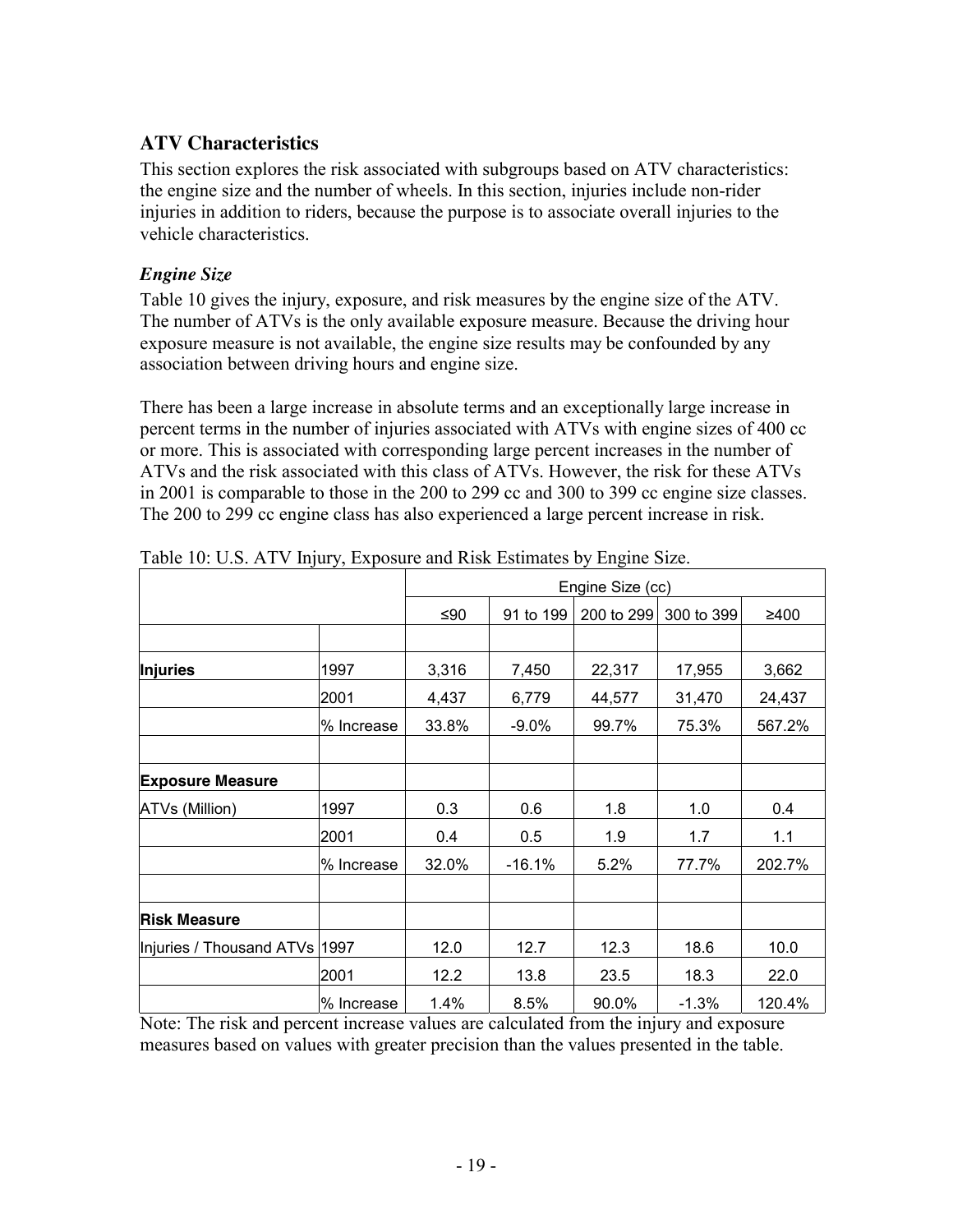#### *Number of Wheels*

Table 11 gives the injury, exposure, and risk measures by the number of wheels of the ATV. Three-wheel ATVs have not been manufactured since the consent decrees in 1988. The number of three-wheel ATVs and number of driving hours on three-wheel ATVs have decreased from 1997 to 2001.

Past studies have demonstrated the larger risk of three-wheel ATVs versus four-wheel ATVs (Rodgers and Adler 1998). In 2001 the risk associated with three-wheel ATVs was somewhat lower than that of four-wheel ATVs. The analysis does not imply that threewheel ATVs are inherently safer than four-wheel ATVs. The risk measure used in this report is an empirical measure of the rate of injuries. The relatively small remaining population of three-wheel ATVs may be associated with other factors that account for the lower risk of these ATVs. For example, the three-wheel ATVs were manufactured when engine sizes were generally smaller than they are on today's four-wheel models. The drivers and use patterns of these remaining ATVs may be different from those of the four-wheel ATVs. The ability to separate the effects of various driver and vehicle characteristics is discussed in Section 5.

|                                  |        | Year   |         |              |            |           |
|----------------------------------|--------|--------|---------|--------------|------------|-----------|
|                                  |        | 1997   | 2001    |              | % Increase |           |
|                                  | Four   | Three  | Four    | <b>Three</b> | Four       | Three     |
| <b>Injuries</b>                  | 39,710 | 14,990 | 100,943 | 10,757       | 154.2%     | $-28.2\%$ |
|                                  |        |        |         |              |            |           |
| <b>Exposure Measures</b>         |        |        |         |              |            |           |
| Driving Hours (Million)          | 1,232  | 344    | 2,049   | 276          | 66.4%      | $-19.7\%$ |
| ATVs (Million)                   | 2.8    | 1.2    | 4.8     | 0.8          | 75.4%      | $-39.6%$  |
| <b>Risk Measures</b>             |        |        |         |              |            |           |
| Injuries / Million Driving Hours | 32.2   | 43.6   | 49.3    | 38.9         | 52.8%      | $-10.6%$  |
| Injuries / Thousand ATVs         | 14.4   | 12.0   | 20.9    | 14.3         | 44.9%      | 18.8%     |

Table 11: U.S. ATV Injury, Exposure and Risk ATV Estimates by Number of Wheels.

Notes: Because of incomplete reporting, the driving hours do not sum to those in Table 1 (see Appendix 1). The risk and percent increase values are calculated from the injury and exposure measures based on values with greater precision than the values presented in the table.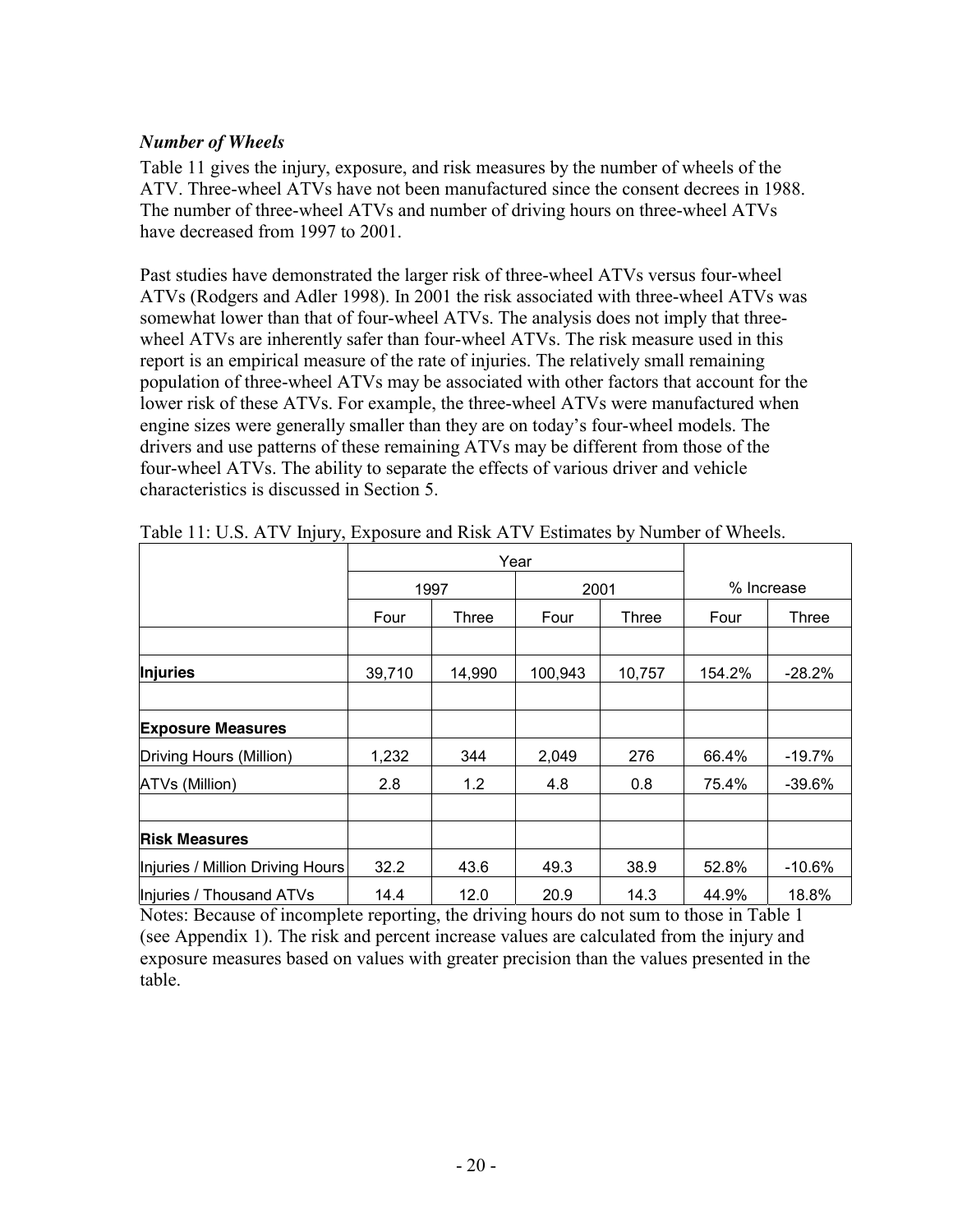#### **Joint Characteristics**

The previous analyses address one characteristic at a time to identify relationships between injuries, exposure, and risk. Such analyses are known as univariate analyses. This section contains two bivariate analyses that address two characteristics at a time. These joint characteristic analyses allow, to some degree, the separation of the individual effects of the two characteristics. Also, they permit the identification of combinations of the characteristics that result in unique effects, known as interactions.

The two joint analyses provide the injury, exposure, and risk measures for combinations of (1) the driver age and the ATV engine size and (2) the driver experience and the ATV engine size. These joint analyses have additional limitations over the univariate analyses. Because drivers may ride more than one ATV, it is difficult to derive exposure measures for combinations of driver and ATV characteristics. This is not a problem for the injury measure, since the characteristics of the driver and ATV associated with the injury are fixed. From the exposure studies, it is only possible to associate drivers and ATVs for households that own an ATV. As explained in Appendix 1, in most cases, it is not possible to determine how much the driver uses the particular ATV. For these reasons, the results in this section should be interpreted with caution.

Because joint characteristic analyses result in more subgroups than the univariate analyses, the numbers of subgroups per characteristic are reduced from those of the univariate analyses. For simplicity, only the year 2001 is considered.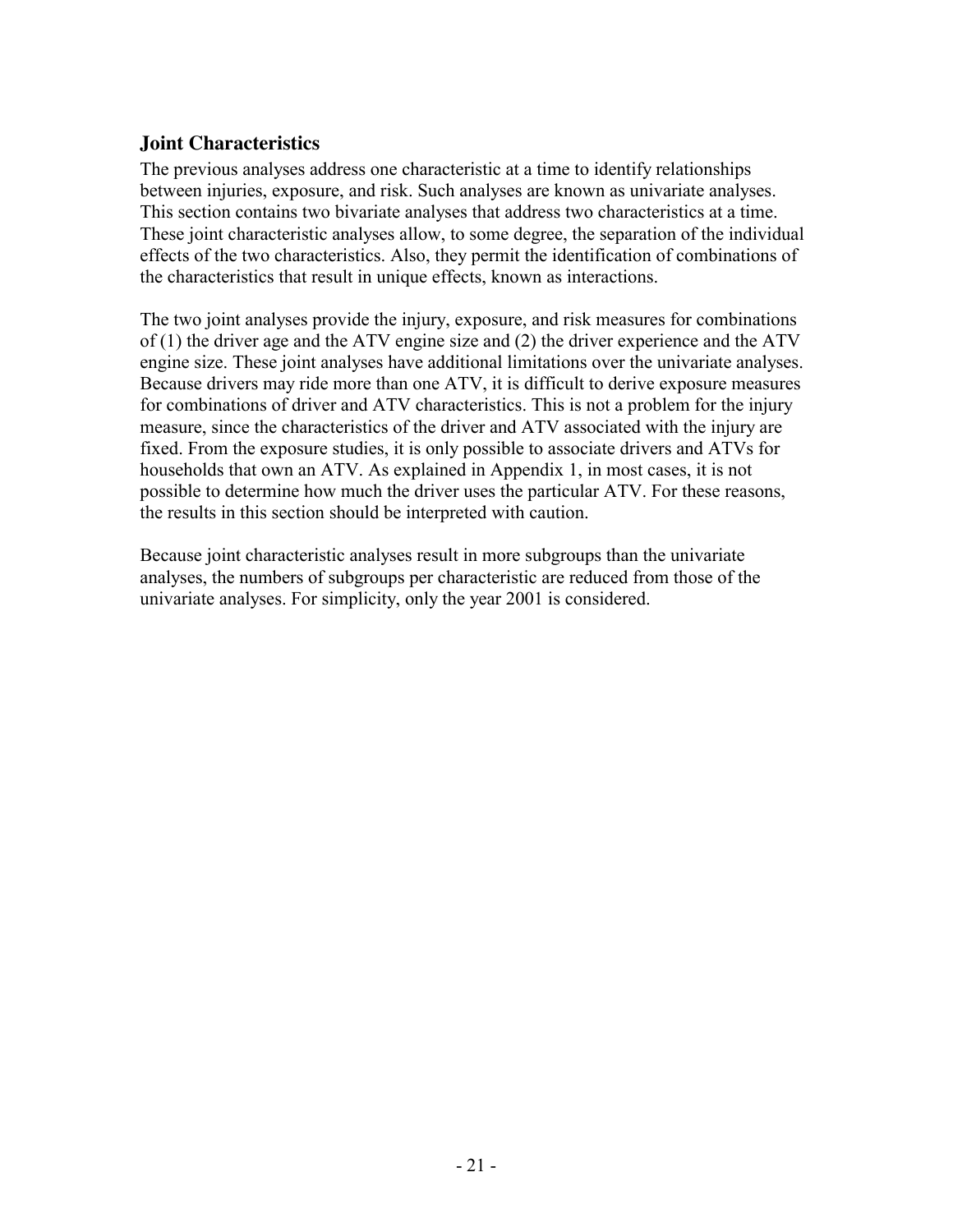#### *Driver Age and ATV Engine Size*

Table 12 gives the injury, exposure, and risk measures for combinations of the driver age and the ATV engine size for households that own an ATV. By the consent decrees, manufacturers established the recommendation of engine sizes 90 cc or less for drivers under the age of 16.

In 2001 the large majority of injuries associated with drivers under the age of 16 occurred with ATVs larger than recommended for the age group. By both measures of risk, these drivers were at greater risk than those who use ATVs with recommended engine sizes. However, the risk for the drivers 16 and over versus engine size followed a similar pattern.

| $\ldots$                         |             |       |                  |            |
|----------------------------------|-------------|-------|------------------|------------|
|                                  |             |       | Engine Size (cc) |            |
|                                  |             | $≤90$ | 91 to 199        | $\geq$ 200 |
|                                  | Age (Years) |       |                  |            |
|                                  |             |       |                  |            |
| <b>Injuries</b>                  | $< 16$      | 3,429 | 2,998            | 19,770     |
|                                  | $\geq 16$   | 739   | 2,822            | 61,544     |
|                                  |             |       |                  |            |
| <b>Exposure Measure</b>          |             |       |                  |            |
| Drivers (Million)                | < 16        | 0.2   | 0.1              | 1.0        |
|                                  | $\geq 16$   | 0.2   | 0.5              | 6.5        |
|                                  |             |       |                  |            |
| Driving Hours (Million)          | $< 16$      | 38    | 24               | 181        |
|                                  | $\geq 16$   | 40    | 52               | 1,220      |
|                                  |             |       |                  |            |
| <b>Risk Measure</b>              |             |       |                  |            |
| Injuries / Thousand Drivers      | ~16         | 14.4  | 22.4             | 20.2       |
|                                  | $\geq 16$   | 3.2   | 5.5              | 9.5        |
|                                  |             |       |                  |            |
| Injuries / Million Driving Hours | ~16         | 90.1  | 123.7            | 109.5      |
|                                  | $\geq 16$   | 18.5  | 54.5             | 50.5       |

Table 12: U.S. ATV Injury, Exposure and Risk Estimates by Driver Age and Engine Size of Owning Households for 2001.

Note: The risk and percent increase values are calculated from the injury and exposure measures based on values with greater precision than the values presented in the table.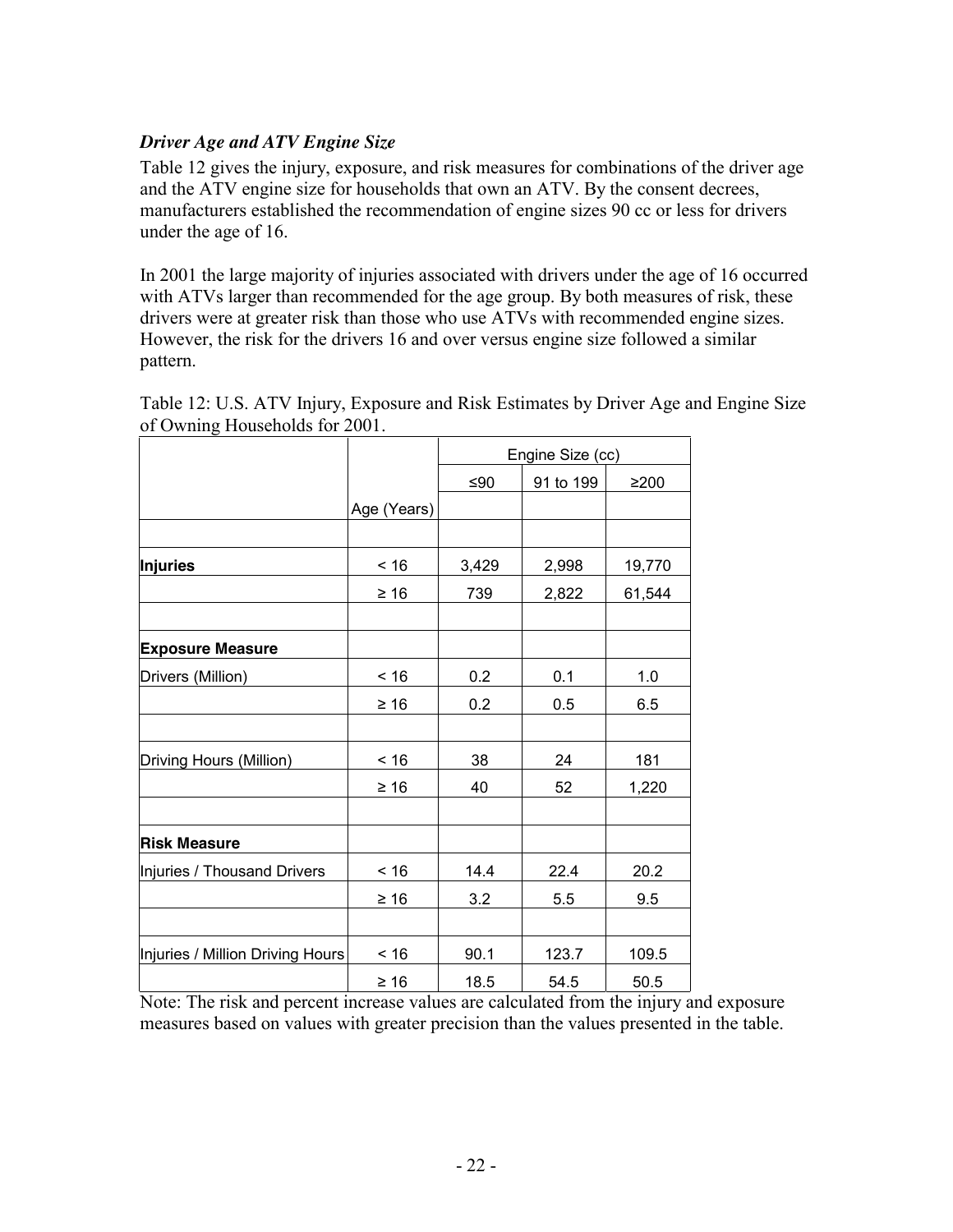#### *Driver Experience and ATV Engine Size*

Table 13 gives the injury, exposure, and risk measures for combinations of driver experience and ATV engine size for households that own an ATV. The results are similar to those from the univariate analyses of driver experience and ATV engine size. Drivers with less experience have greater risk by both measures for each of the engine size classes. This is particularly true for the *injuries per driving hour* measure.

|                                      |                                        |        | Engine Size (cc) |                |        |
|--------------------------------------|----------------------------------------|--------|------------------|----------------|--------|
|                                      |                                        | $≤199$ | 200 to 299       | 300 to 399     | ≥400   |
|                                      | <b>Driver</b><br>Experience<br>(Years) |        |                  |                |        |
| <b>Injuries</b>                      | < 1                                    | 1,777  | 6,560            | 4,694          | 2,724  |
|                                      | 1 to $< 5$                             | 3,544  | 8,349            | 5,198          | 4,666  |
|                                      | $\geq 5$                               | 4,863  | 17,972           | 17,570         | 13,215 |
| <b>Exposure Measure</b>              |                                        |        |                  |                |        |
| Drivers (Million)                    | $\leq 1$                               | 0.1    | 0.1              | 0.2            | 0.1    |
|                                      | 1 to $<$ 5                             | 0.3    | 0.8              | 1.0            | 0.6    |
|                                      | $\geq 5$                               | 0.7    | 2.0              | 1.7            | 1.1    |
| Driving Hours (Million)              | $\leq 1$                               | 9      | 11               | $\overline{7}$ | 6      |
|                                      | 1 to $<$ 5                             | 44     | 109              | 152            | 115    |
|                                      | $\geq 5$                               | 102    | 401              | 348            | 260    |
| <b>Risk Measure</b>                  |                                        |        |                  |                |        |
| Injuries / Thousand Drivers          | $\leq 1$                               | 20.4   | 44.2             | 23.0           | 33.3   |
|                                      | 1 to $< 5$                             | 12.7   | 10.8             | 5.4            | 8.1    |
|                                      | $\geq 5$                               | 6.5    | 9.0              | 10.5           | 12.4   |
| Injuries / Million Driving Hours < 1 |                                        | 198.3  | 574.6            | 629.9          | 428.4  |
|                                      | 1 to $< 5$                             | 81.4   | 76.3             | 34.2           | 40.6   |
|                                      | $\geq 5$                               | 47.4   | 44.9             | 50.4           | 50.8   |

| Table 13: U.S. ATV Injury, Exposure and Risk Estimates by Driver Experience and |
|---------------------------------------------------------------------------------|
| Engine Size of Owning Households for 2001.                                      |

Note: The risk and percent increase values are calculated from the injury and exposure measures based on values with greater precision than the values presented in the table.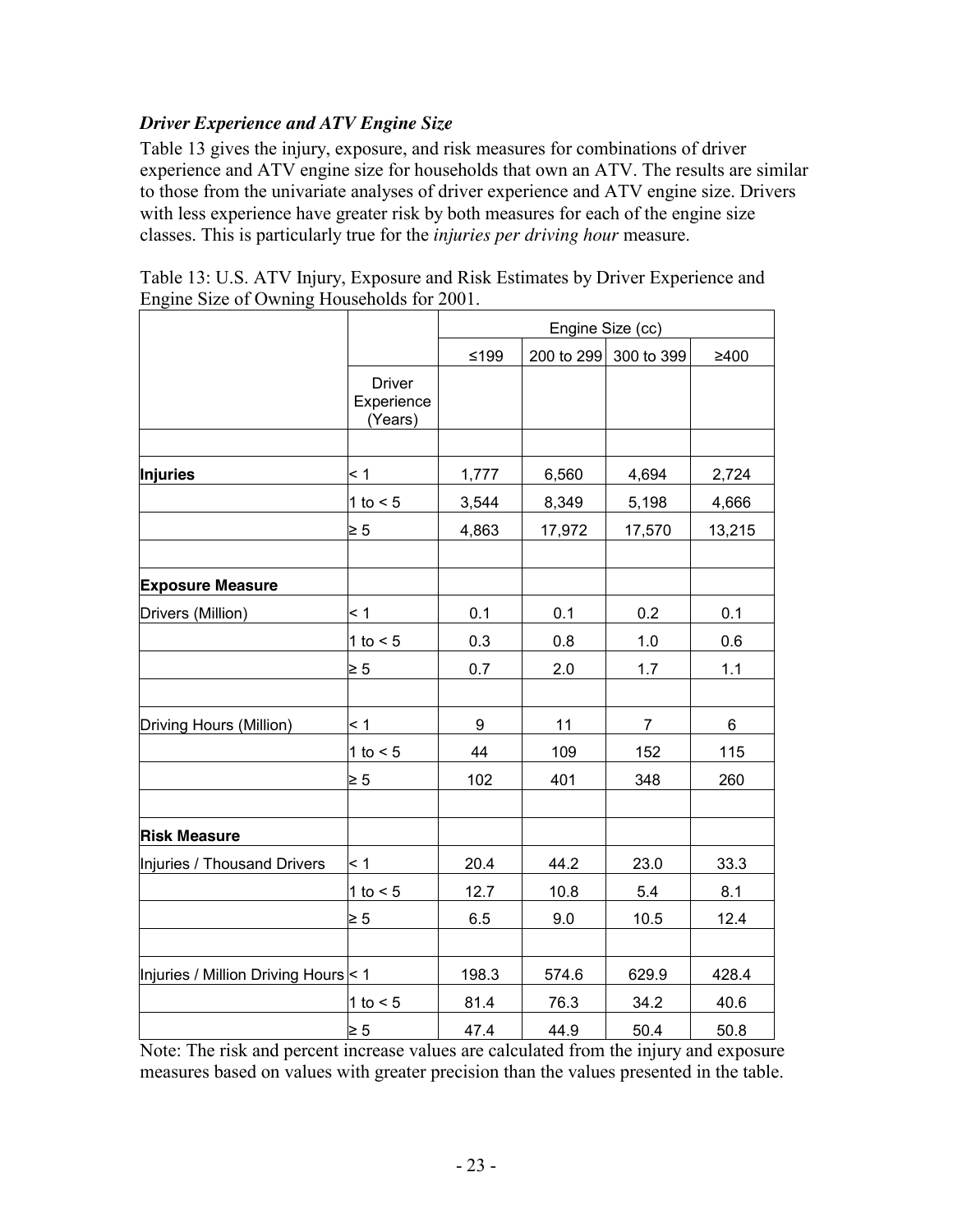### **Driver Training and ATV Market Information**

This section provides additional information on the driver and ATV population in 2001 derived from the exposure study.

#### *Driver Training*

Table 14 presents the number of drivers in 2001 by how they learned to operate an ATV. These drivers include all drivers who operated an ATV in the year previous to the survey. A large majority of drivers stated they learned from a friend, relative or themselves. A small percentage of drivers (7%) stated they learned from an organized training program, dealer, or salesman.

| Table 14: Number of Drivers by How They Learned to Operate an ATV for 2001. |
|-----------------------------------------------------------------------------|
|-----------------------------------------------------------------------------|

|                                                                                                                                                | Organized<br>Program,<br>Dealer,<br>Salesman | Friend,<br>Relative,<br>Self | Other |
|------------------------------------------------------------------------------------------------------------------------------------------------|----------------------------------------------|------------------------------|-------|
| Drivers (Million)                                                                                                                              | 11                                           | 14.6                         | 1.2   |
| $\mathbf{v}$ $\mathbf{v}$ $\mathbf{v}$ $\mathbf{v}$ $\mathbf{v}$ $\mathbf{v}$ $\mathbf{v}$ $\mathbf{v}$ $\mathbf{v}$ $\mathbf{v}$ $\mathbf{v}$ |                                              | .                            |       |

Note: Multiple responses were permitted.

#### *ATV Market*

Table 15 presents some market characteristics of the ATV population in 2001. This population includes all ATVs owned by households that were in operating condition the year previous to the survey. Among the population of ATVs in 2001, significant percentages were purchased used (44%). Among the used ATVs, 83% were purchased from a previous owner, as opposed to a dealer. The overwhelming majority (99%) of the ATVs in 2001 were of manufacturers that have voluntarily agreed to abide by the major aspects of the consent decrees.

| Table 15: ATV Market Characteristics for 2001. |  |
|------------------------------------------------|--|
|                                                |  |

|                                       | ATVs (Million) |
|---------------------------------------|----------------|
|                                       |                |
| Purchased New                         | 3.1            |
| Purchased Used                        | 2.5            |
|                                       |                |
| Purchased from Dealer                 | 3.5            |
| Purchased from Previous Owner         | 2.0            |
|                                       |                |
| <b>Voluntary Consent Manufacturer</b> | 5.5            |
| Other Manufacturer                    | 0.1            |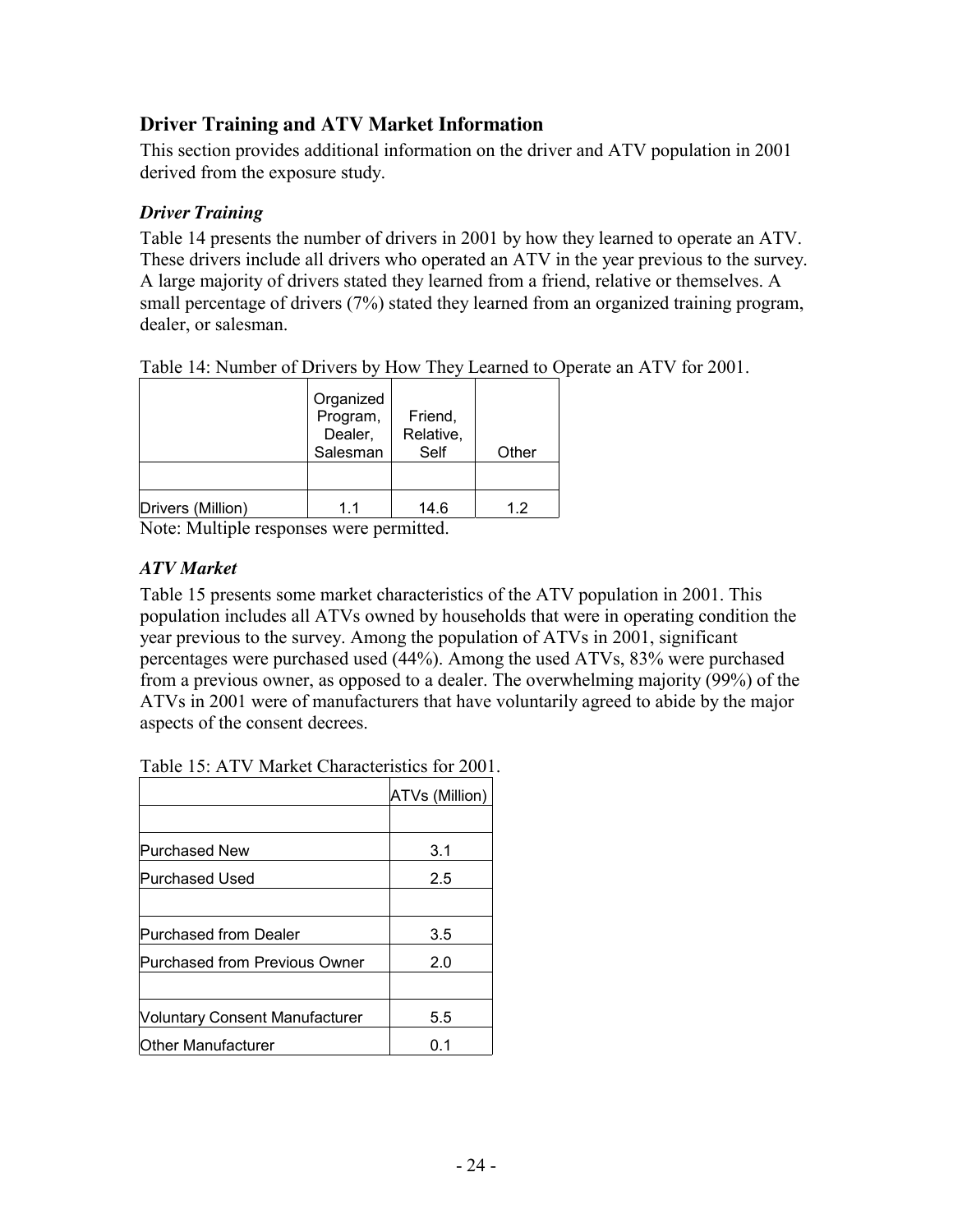## **5. Discussion**

The comparison between 1997 and 2001 of injury, exposure, and risk estimates for the U.S. reveals that ATV risk according to multiple measures has increased between these two years. This increase in risk has occurred for both riders under the age of 16 and riders 16 years and older and for both drivers and passengers. The riders 16 years and over have experienced larger percent increases in injuries, exposure, and risk than the under the age of 16 riders. However, riders under the age of 16 continue to be associated with greater risk than older riders when measured by injuries per riding hour.

Examining the injury, exposure, and risk measures for each of various subgroups based on driver and vehicle characteristics highlights characteristics associated with higher risk. Comparing these measures between the two years, 1997 and 2001, highlights subgroups associated with large changes in injuries, exposure, or risk. Injuries may increase for a subgroup because of increased exposure, increased risk, or both.

Drivers under the age of 16 are associated with greater risk than the older drivers. Both drivers under the age of 16 and drivers 16 years and older have experienced notable percent increases in injuries and risk between 1997 and 2001. However, the drivers 16 years and over are responsible for the greater increase in injuries both because of increased exposure and increased risk.

There has been a large percent increase in the number of drivers with less than 1 year of driving experience. These drivers have the highest risk associated with them and therefore, there has been a disproportionate increase in injuries for these drivers.

Drivers who drive less than 25 hours a year have substantially greater risk as measured by injuries per driving hour than drivers who drive more hours per year. There has been a large increase in the injuries to drivers with 200 or more driving hours a year. The increase corresponds to increases in the number of these drivers and the total number of driving hours for these drivers.

For ATVs with engine sizes 400 cc or greater, there have been large increases in the number of vehicles and the risk between 1997 and 2001. Correspondingly, there have been a large absolute increase and an exceptionally large percent increase in the number of injuries associated with these vehicles. However, the risk for these ATVs in 2001 was comparable to that for ATVs with engine sizes from 200 to 399 cc.

As discussed in the analyses sections, there may be relationships among the characteristics of the drivers and ATVs, such as driver age, driver experience, engine size, and use. For example, the driver and use patterns of three-wheel ATVs may be different from those of four-wheel ATVs. Because of such relationships, associations between characteristics and injury, exposure, and risk measures are only indicative and not conclusive.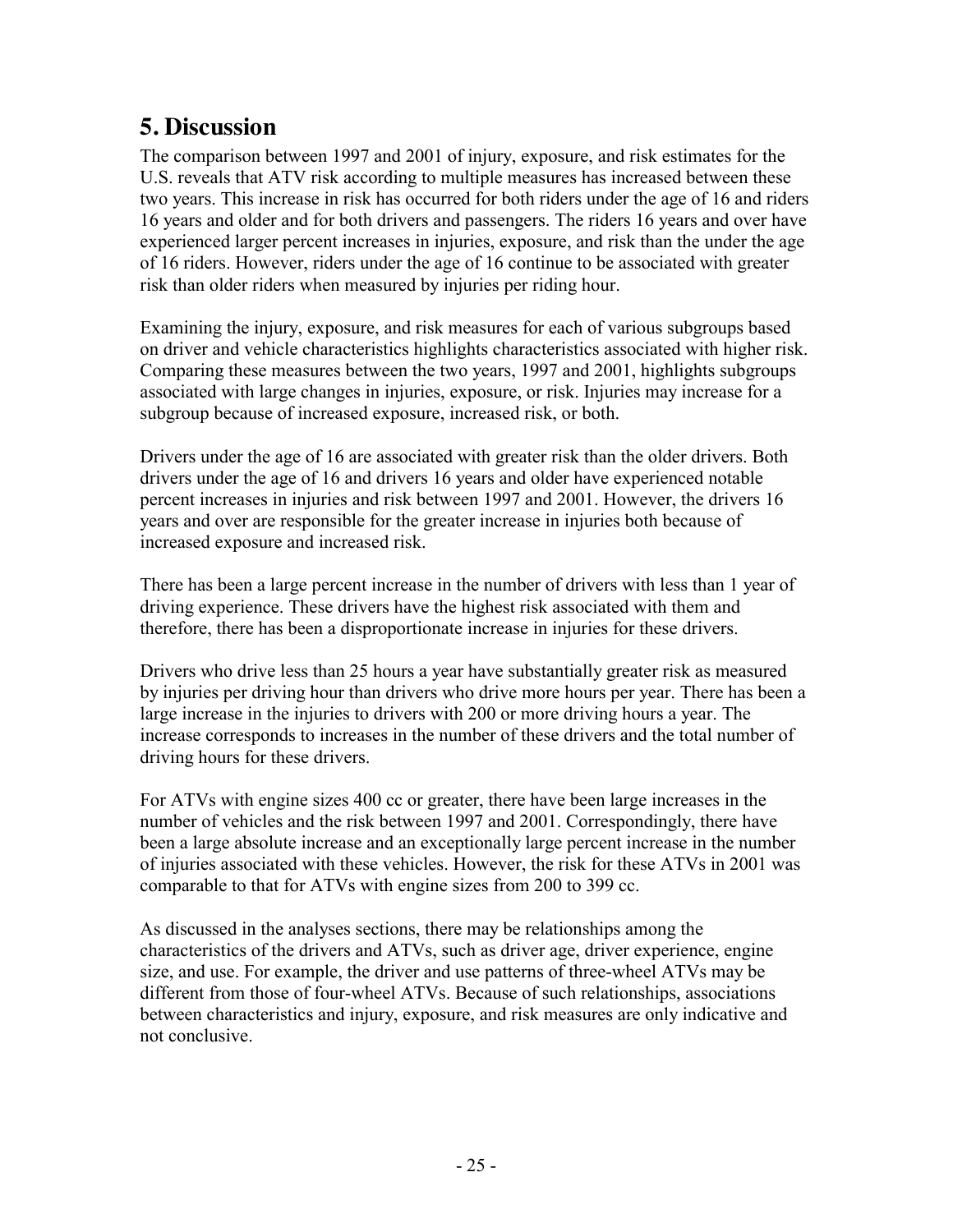# **Appendix 1: Study Details**

### **Injury Studies**

The 1997 and 2001 CPSC injury studies are based on the CPSC National Electronic Injury Surveillance System (NEISS) (Schroeder and Ault 2001). NEISS uses a stratified probability sample of hospitals with emergency rooms with 6 or more beds in the United States and its territories. Information from each consumer product related injury case in these hospitals is entered into NEISS. From the statistical design of NEISS, it is possible to make national estimates of injuries related to individual consumer products. These injury estimates reflect only those injuries that resulted in an emergency room visit.

For detailed information associated with particular consumer products, CPSC conducts special studies, which consist of follow-up survey efforts of NEISS cases. For special studies, CPSC relies on the NEISS hospitals to provide contact information on the injured people. CPSC maintains the contact information only until the survey process is complete. Some of the NEISS hospitals do not provide contact information to CPSC, and it is generally not possible to obtain survey information for cases from these hospitals.

For both the 1997 and 2001 injury studies, each ATV-related NEISS case during the study periods was assigned for surveying. The completed surveys were examined to determine if they were in the scope of the study. For a case to be in scope the following criteria must be met:

- The case must involve an ATV.
- The ATV must have been operating at the time of incident. (This includes the ATV being started, stopped, and in motion, but excludes incidents related to transporting or repairing the ATV.)
- The case must involve a non-occupational use of the ATV.
- There was no deliberate or otherwise external cause of the injury.

The surveys included questions to verify the vehicle was an ATV. In the 1997 survey, this included verifying the vehicle had either 3 or 4 wheels and was not a motorcycle or dune buggy. In 2001 an additional question was added that clarified that the vehicle was an ATV. In both years, if the make and model of the vehicle was identified, it was examined to see if it was an ATV. Examples of out-of-scope cases in 2001 included incidents where a child touched a hot engine part, an ATV rider was deliberately hit by a bottle, and an ATV rider was hit by a drunk automobile driver who had veered onto a trail.

To derive the national injury numbers presented in this report, the completed in-scope surveyed cases were scaled to the 93.5% of the annual national estimates based on the NEISS. The 93.5% rate, which is used in CPSC annual reports from 1997 onwards, was used to account for out-of-scope cases in the NEISS. The common rate was used for both study years, rather than rates based on the analysis of completed surveys from the two years. This was done because the two studies differed in the degree to which the scope of cases was examined prior to survey assignment. By using the common rate, the results are more comparable between the two years.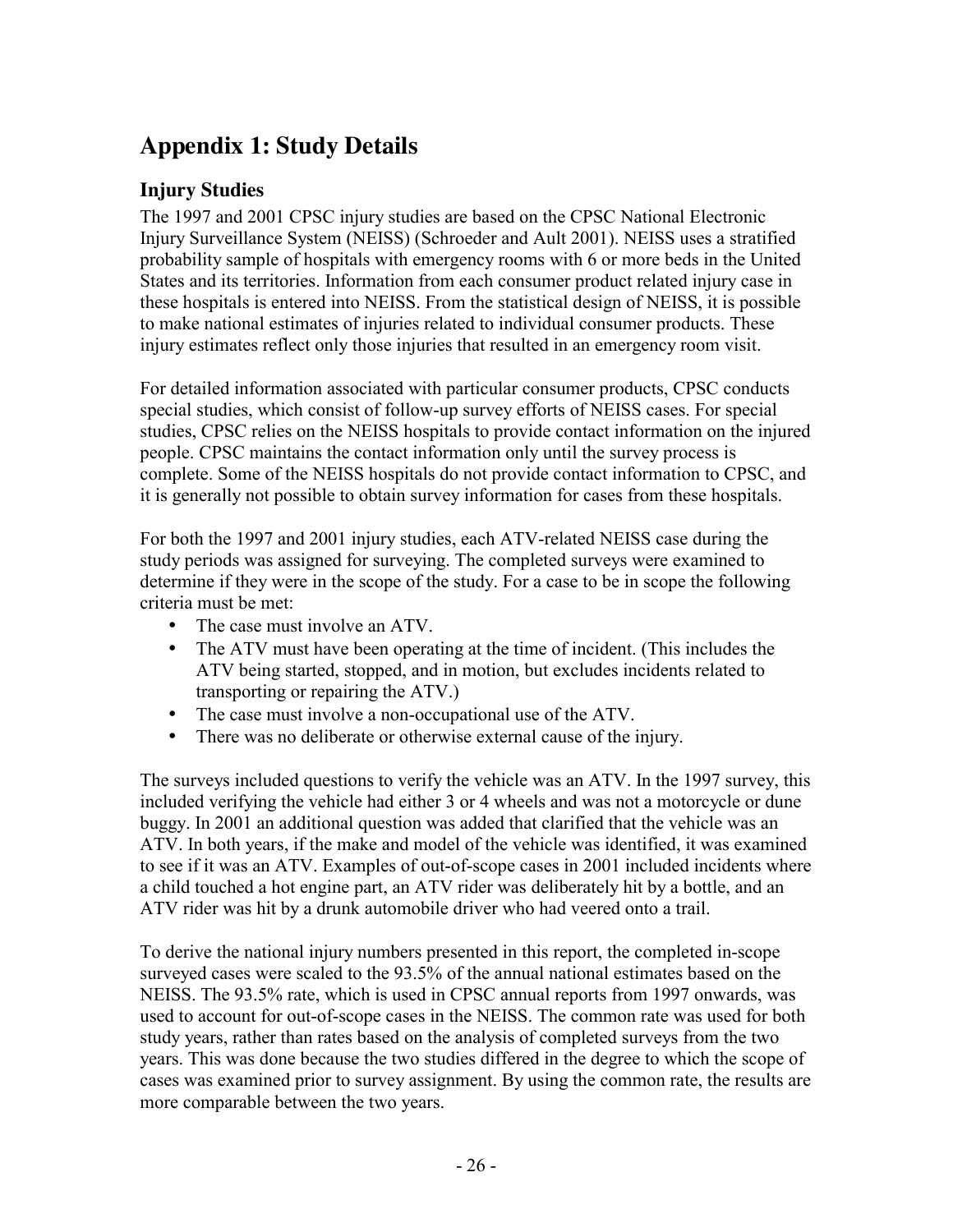For each of the 20 subgroups, the NEISS weights of the completed in-scope surveys were rescaled to the corresponding estimated yearly total of the subgroup. The 20 subgroups consisted of all the combinations of the five NEISS strata, the age class of the injured person (<16 versus  $\geq$ 16), and the gender of the injured person.

This scaling accounts for both the effects of (1) the survey non-response in the study period and (2) the differences in the injured population during the study period and the year as a whole. More specifically, the scaling adjusts for any under representation in the NEISS strata, the injured person age class, or injured person gender among the completed surveys as compared to the injured population for the study period. Additionally, the injured population during the study period may not reflect the annual injured population. For example, the study period mainly consisted of summer months. Therefore, children may be over represented in the study period as compared to the year as a whole. The rescaling based on the 20 subgroups adjusts for such differences.

For each analysis, all cases with non-missing information were scaled to the estimated yearly total by this procedure. For example, consider the driving hours estimate for male drivers. For each of the 20 subgroups, the cases with surveys that had both driver gender and driving hour information available were scaled to the corresponding yearly national estimate of the number of cases in the subgroup.

### *1997 Injury Study*

The details of the 1997 injury study can be found in its associated report (Kyle and Adler 1998). The study consisted of all NEISS cases with treatment dates from May 1 to August 31, 1997 and product codes 3285-3287. This resulted in 529 cases. Of these, 42 were determined to be out of scope prior to surveying. Of the remaining cases, 319 cases were contacted and surveyed.

### *2001 Injury Study*

The study consisted of all NEISS cases with treatment dates from July 25 to December 31, 2001 and product codes 3285-3287. The disposition of the cases was as follows:

- 1165 Cases with treatment dates from July 25 to December 31, 2001 and product codes 3285-3287.
- 846 Cases from hospitals that provide contact information.
- 532 Cases contacted and surveyed.
- 476 Cases surveyed and declared in scope.

The overall survey completion rate was 532/1165=46%. Removing from consideration 319 cases from hospitals that do not regularly provide contact information, the survey completion rate was 532/846=63%. Note that the percent of the surveys that were inscope should not be used directly to adjust the yearly NEISS estimates of ATV injuries. The assignment for surveying was performed automatically and immediately based on the NEISS product codes. All NEISS cases are routinely examined with quality control procedures to identify coding errors. Some cases that were assigned as ATV-related cases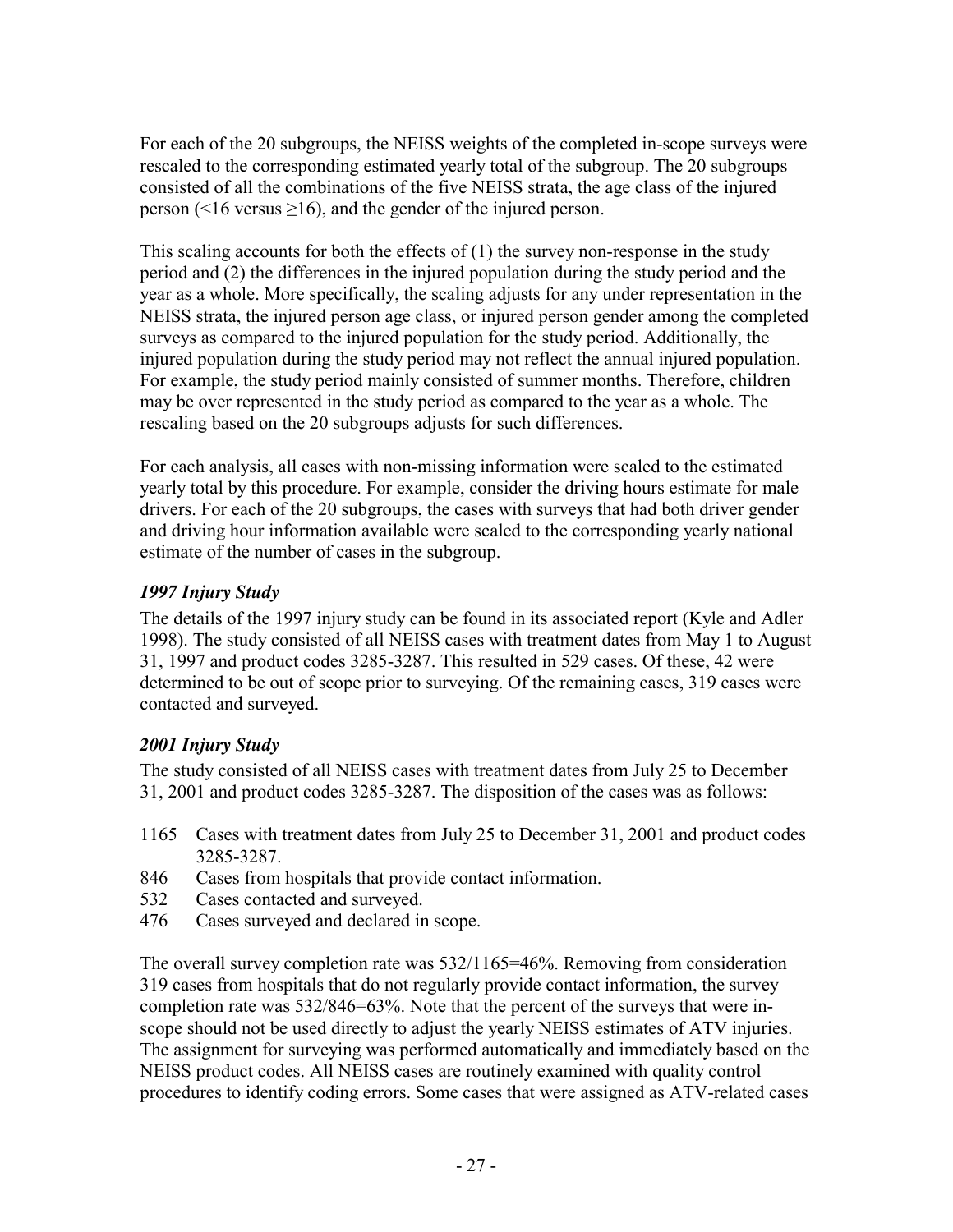would have been identified at a later time as not involving an ATV through these quality control procedures.

## **Exposure Studies**

The 1997 and 2001 exposure studies were sponsored by industry and designed and overseen by Heiden Associates, Inc. They were designed to be analogous to the CPSC ATV studies. The studies used market panels and were conducted by NFO Research, Inc.

The studies each had two stages. In the first stage, a screener survey was mailed to a market panel of approximately 100,000 households. The screener survey asked how many ATVs the household owned and how many members of the household had ridden ATVs during the past year. Based on the results of the screener survey, two samples of households were generated. The first sample consisted of households that owned an ATV. The second sample consisted of households that did not own an ATV, but had members that had ridden an ATV in the last year.

The owning and non-owning household samples were each surveyed by telephone in the second stage. Both classes of households were surveyed about the members of the household that rode ATVs, either as drivers or as passengers. A driver was defined as a rider who operated an ATV and may have also rode as a passenger on an ATV. A passenger was defined as a rider who rode only as a passenger on an ATV. From each household, the rider whose birthday was closest to the survey date was selected. The selected rider was asked a set of detailed questions about his or her riding experience and usage. The owning households were also surveyed about each ATV owned by the household.

From the two survey stages, national estimates of the number of ATVs, drivers, and passengers were calculated. For example, the number of ATVs in the U.S. was calculated as follows. The proportion of U.S. households that owned an ATV was estimated from the screener survey. From the second stage survey, the proportion of these households that had a verifiable ATV in operating condition was estimated. From the second stage survey, the average number of ATVs owned by such households was estimated. Using the U.S. Census estimates of the number of U.S. households, the total number of ATVs was calculated as the product of these estimates. The estimated numbers of ATV drivers and passengers were calculated similarly. One notable difference for these estimates was that they consisted of two estimates each: the number of U.S. riders in owning households and the number of U.S. riders in non-owning households. Each of these two estimates was derived using the corresponding sample of households.

To derive the total driving and riding hour estimates, the average hours per driver and passengers were calculated for 8 estimation subgroups among the surveys with the available data. The 8 subgroups consisted of all the combinations of ATV ownership (owning households versus non-owning households), age class (<16 versus  $\geq$ 16), and gender. The total estimates were calculated as the sum of the products of these averages multiplied by the corresponding estimates of the number of riders in the subgroup.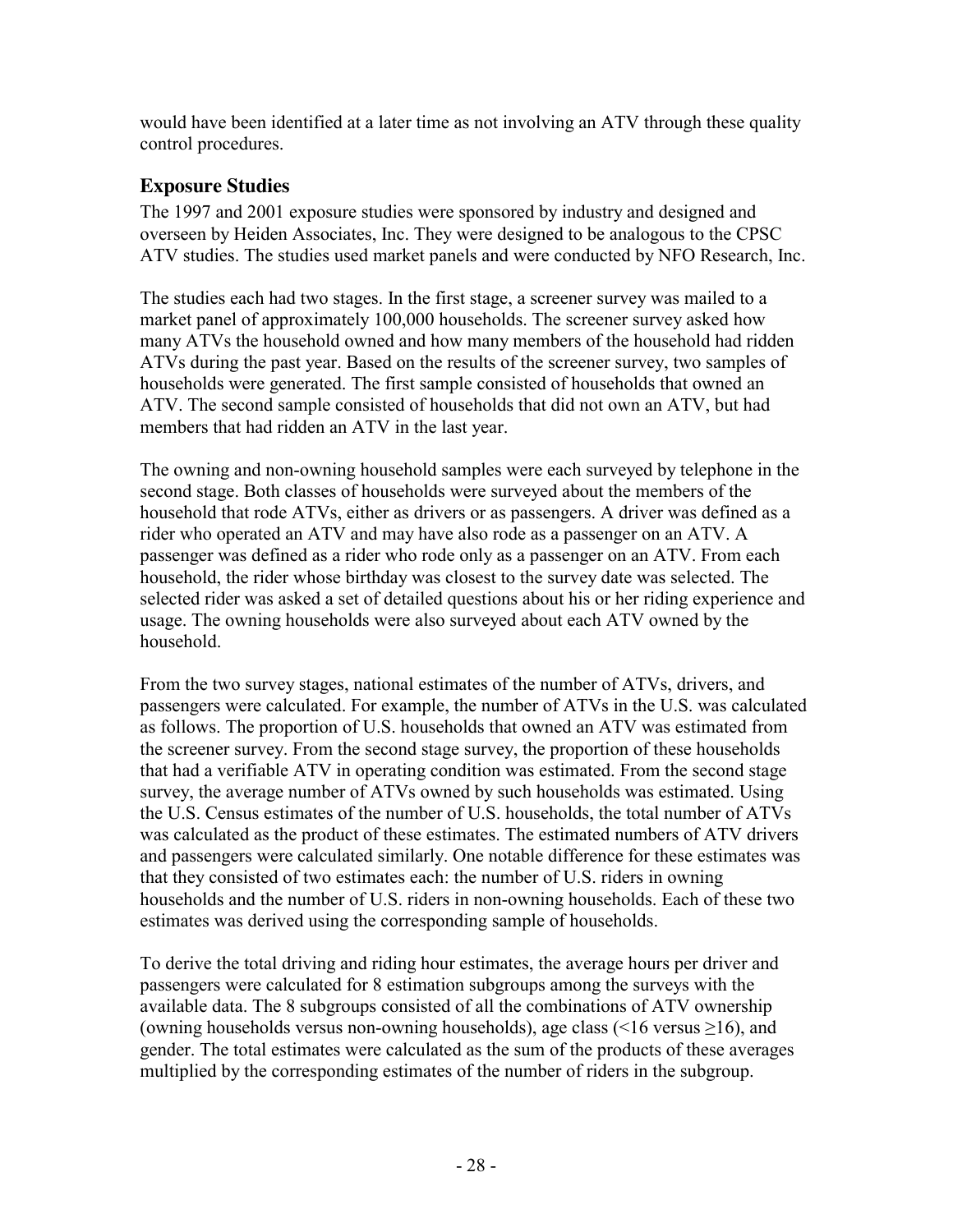For the subgroup analyses, drivers and riders with the available information were scaled to the national estimates by the 8 estimation subgroups defined in the last paragraph. For example, consider the driver experience subgroup analysis. The drivers with available driver experience information were weighted to the national estimate of the number of drivers for each the 8 estimation subgroups. To derive the number of drivers estimate, the drivers were then classified by their driving experience and the corresponding weights summed. To derive the number of driving hours measure, drivers with both driver experience and driving hour information were weighted to the national estimates by the 8 estimation subgroups. For each driver experience subgroup, the driving hours of each driver were weighted and summed. Because of missing data and the fact that the weights are based on the number of drivers and not the number of driving hours, there are small differences in the sum of the hours across the subgroups and the total hours.

For the joint characteristic analyses, it was necessary to associate individual ATVs and drivers. The surveys only obtained ATV vehicle information from owning households and therefore, this association was only possible for drivers in owning households. In households in which there was only one ATV, this ATV was associated with all drivers from the household. In 2001 drivers from households with more than one ATV could specify a second ATV as their primary ATV. The first ATV from the households was associated with the driver, unless the driver explicitly stated the second ATV was their primary ATV. It is not always possible from the survey to determine how much, if ever, the driver used the ATV associated with the driver. For this reason the results in the section should be interpreted with caution.

#### *1997 Exposure Study*

In 1997 the screener survey was mailed to the panel of households in July and August 1997. The second stage survey was conducted in October 1997. For the screener survey, the disposition of the households was as follows:

| 140,000 | Number of Surveys Mailed     |
|---------|------------------------------|
| 101,758 | Number of Surveys Completed. |
| 73%     | Completion rate.             |

For the second stage survey, the disposition of households is as follows:

|                                   | <b>Owning Households</b> | Non-Owning Households |
|-----------------------------------|--------------------------|-----------------------|
| Number of Surveys Attempted       | 1.600                    | 400                   |
| Number of Surveys Completed 1,273 |                          | 342                   |
| Completion Rate                   | 80%                      | 86%                   |

#### *2001 Exposure Study*

In 2001 the screener survey was mailed to the panel of households in July 2001. The second stage survey was conducted in October and November 2001. For the screener survey, the disposition of the households was as follows: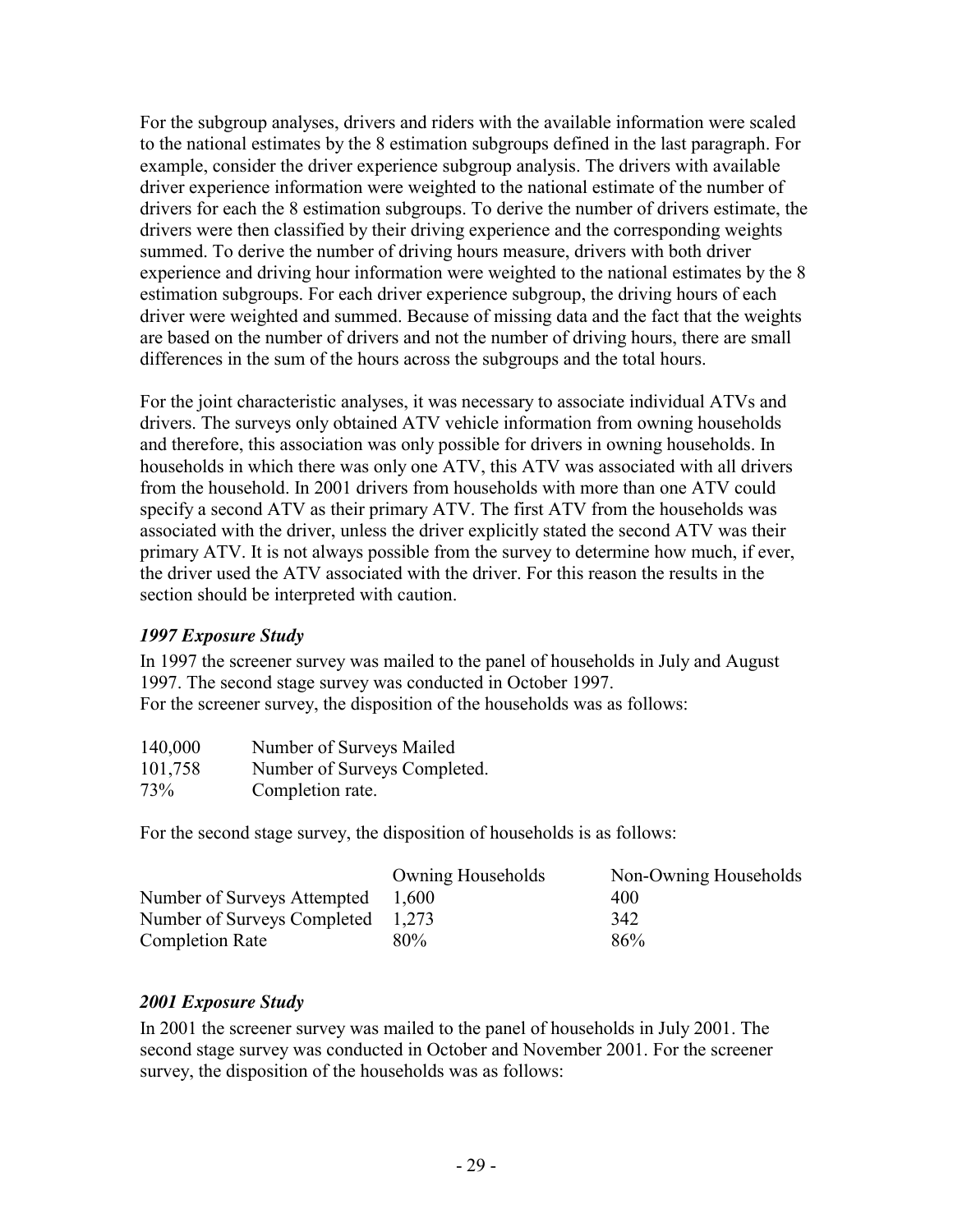| 100,000 | Number of Surveys Mailed     |
|---------|------------------------------|
| 69,978  | Number of Surveys Completed. |
| $70\%$  | Completion rate.             |

For the second stage survey, the disposition of households is as follows:

|                                   | <b>Owning Households</b> | Non-Owning Households |
|-----------------------------------|--------------------------|-----------------------|
| Number of Surveys Attempted 2,200 |                          | 1,100                 |
| Number of Surveys Completed 1,419 |                          | 709                   |
| <b>Completion Rate</b>            | 65%                      | $64\%$                |

#### **Additional Analysis Details**

In the analysis of riding hours in both the exposure and injury studies, some common rules proposed by Heiden Associates, Inc were used.

- Observations with riding time per day greater than 24 hours were removed.
- Observations with driving time per year greater than 5,400 hours were removed.
- Observations with driving time per year between 1,800 and 5,400 hours were assigned 1,800 hours.
- Observations with passenger time per year greater than 2,100 hours were removed.
- Observations with passenger time per year between 240 and 2,100 hours were assigned 240 hours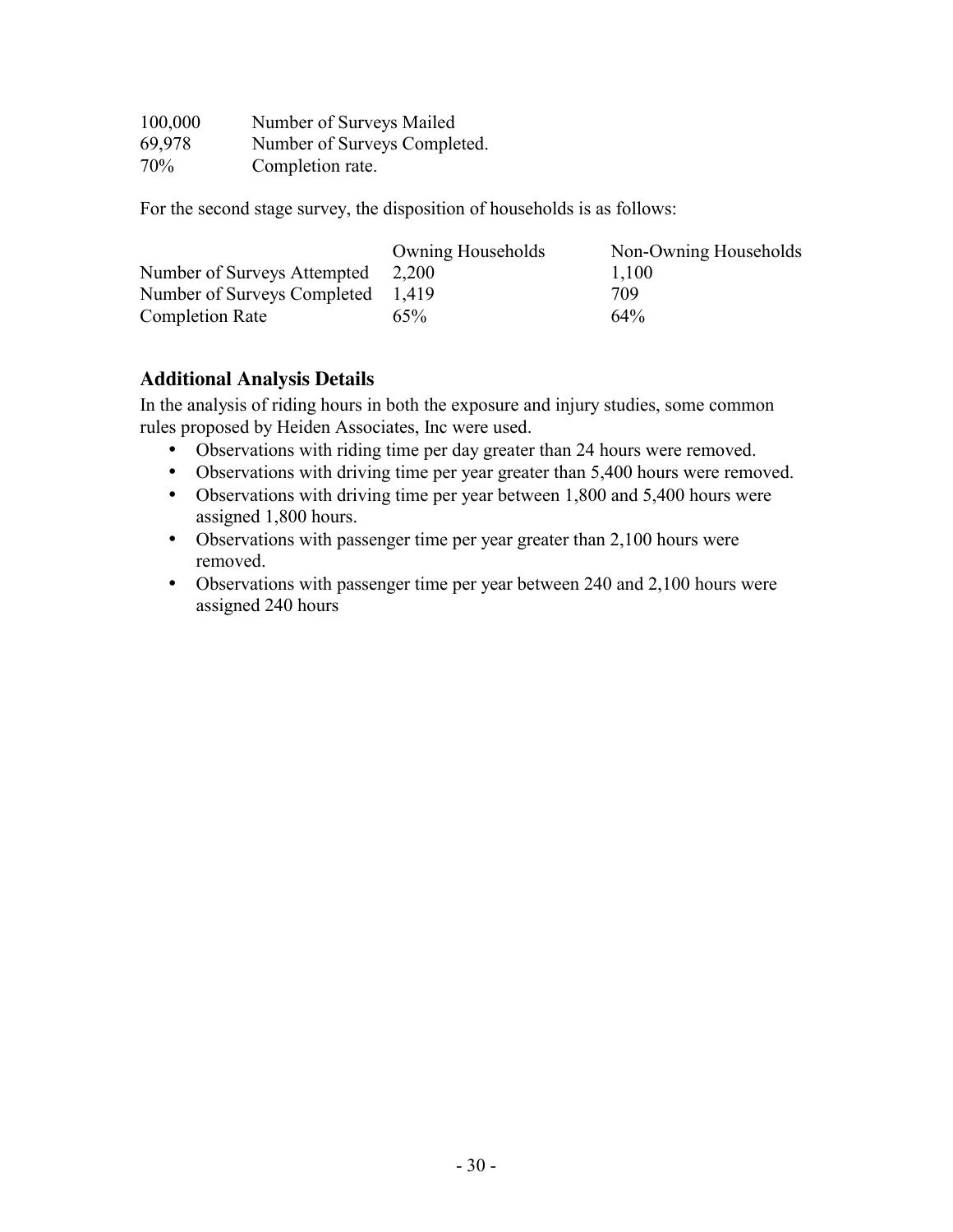| Table A1: U.S. Injury, Exposure and Risk ATV Estimates by Rider Age Details.                                                 |                |                             |                          |               |               |                   |                  |                   |               |
|------------------------------------------------------------------------------------------------------------------------------|----------------|-----------------------------|--------------------------|---------------|---------------|-------------------|------------------|-------------------|---------------|
|                                                                                                                              |                |                             |                          |               |               | Age               |                  |                   |               |
|                                                                                                                              |                | $\sqrt{6}$<br>$\frac{a}{0}$ | $rac{2}{\sqrt{2}}$<br>6t | 12 to $lt$ 16 | 18<br>16 to   | $18$ to $\leq$ 25 | $25$ to <45      | $45$ to $\leq 65$ | 265           |
|                                                                                                                              |                |                             |                          |               |               |                   |                  |                   |               |
| hjuries                                                                                                                      | 1997           | 1,311                       | 8,191                    | 11,629        | 5,071         | 10,137            | 14,257           | 2,952             | 464           |
|                                                                                                                              | 2001           | 1,968                       | 12,093                   | 19,010        | 7,567         | 26,867            | 33,143           | 7,792             | 689           |
|                                                                                                                              | 9S<br>% Increa | 50.1%                       | 47.6%                    | 63.5%         | 49.2%         | 165.0%            | 132.5%           | 163.9%            | 48.6%         |
|                                                                                                                              |                |                             |                          |               |               |                   |                  |                   |               |
| Riders (Million)                                                                                                             | 1997           | 1.5                         | 2.7                      | 2.4           | $\frac{0}{1}$ | $\frac{2}{1}$     | 6.3              | 2.6               | 0.4           |
|                                                                                                                              | 2001           | $\frac{0}{2}$               | 3.0                      | 2.2           | $\frac{2}{1}$ | $\overline{1.7}$  | 7.6              | $4\overline{4}$   | 0.0           |
|                                                                                                                              | % Increase     | 35.3%                       | 10.0%                    | $-8.1%$       | 5.7%          | 44.9%             | 21.1%            | 64.9%             | 104.4%        |
|                                                                                                                              |                |                             |                          |               |               |                   |                  |                   |               |
| Riding Hours (Million)                                                                                                       | 1997           | 82                          | 137                      | 262           | 115           | 133               | 734              | 330               | 60            |
|                                                                                                                              | 2001           | 66                          | 215                      | 293           | 154           | 217               | 936              | 592               | 134           |
|                                                                                                                              | 9S<br>% Increa | 132.6%                      | 56.7%                    | 11.8%         | 33.4%         | 63.5%             | 27.4%            | 79.4%             | 122.8%        |
|                                                                                                                              |                |                             |                          |               |               |                   |                  |                   |               |
| Injuries / Thousand Riders                                                                                                   | 1997           | $\frac{0}{2}$               | 3.0                      | 4.9           | 5.0           | 8.8               | $2.\overline{3}$ | $\frac{1}{1}$     | $\frac{1}{1}$ |
|                                                                                                                              | 2001           | $\frac{0}{1}$               | $\frac{1}{4}$            | 8.6           | 6.5           | 16.0              | $4\overline{4}$  | $\frac{8}{1}$     | $\frac{8}{2}$ |
|                                                                                                                              | 9S<br>% Increa | 10.9%                       | 34.3%                    | 77.9%         | 29.0%         | 82.9%             | 91.9%            | 60.1%             | $-27.3%$      |
|                                                                                                                              |                |                             |                          |               |               |                   |                  |                   |               |
| Injuries / Million Riding Hours                                                                                              | 1997           | 46.0                        | 59.6                     | 44.4          | 44.0          | 76.4              | 19.4             | 0.8               | 7.7           |
|                                                                                                                              | 2001           | 29.7                        | 56.2                     | 64.9          | 49.2          | 123.8             | 35.4             | 13.2              | 5.1           |
|                                                                                                                              | % Increase     | $-35.5%$                    | $-5.8%$                  | 46.2%         | 11.9%         | 62.1%             | 82.4%            | 47.2%             | $-33.3%$      |
| Note: The risk and percent increase values are calculated from the injury and exposure measures based on values with greater |                |                             |                          |               |               |                   |                  |                   |               |

Table A1: U.S. Injury, Exposure and Risk ATV Estimates by Rider Age Details. Appendix 2: Rider and Driver Age Details **Appendix 2: Rider and Driver Age Details** 

 $-31 -31$  -

precision than the values presented in the table.

precision than the values presented in the table.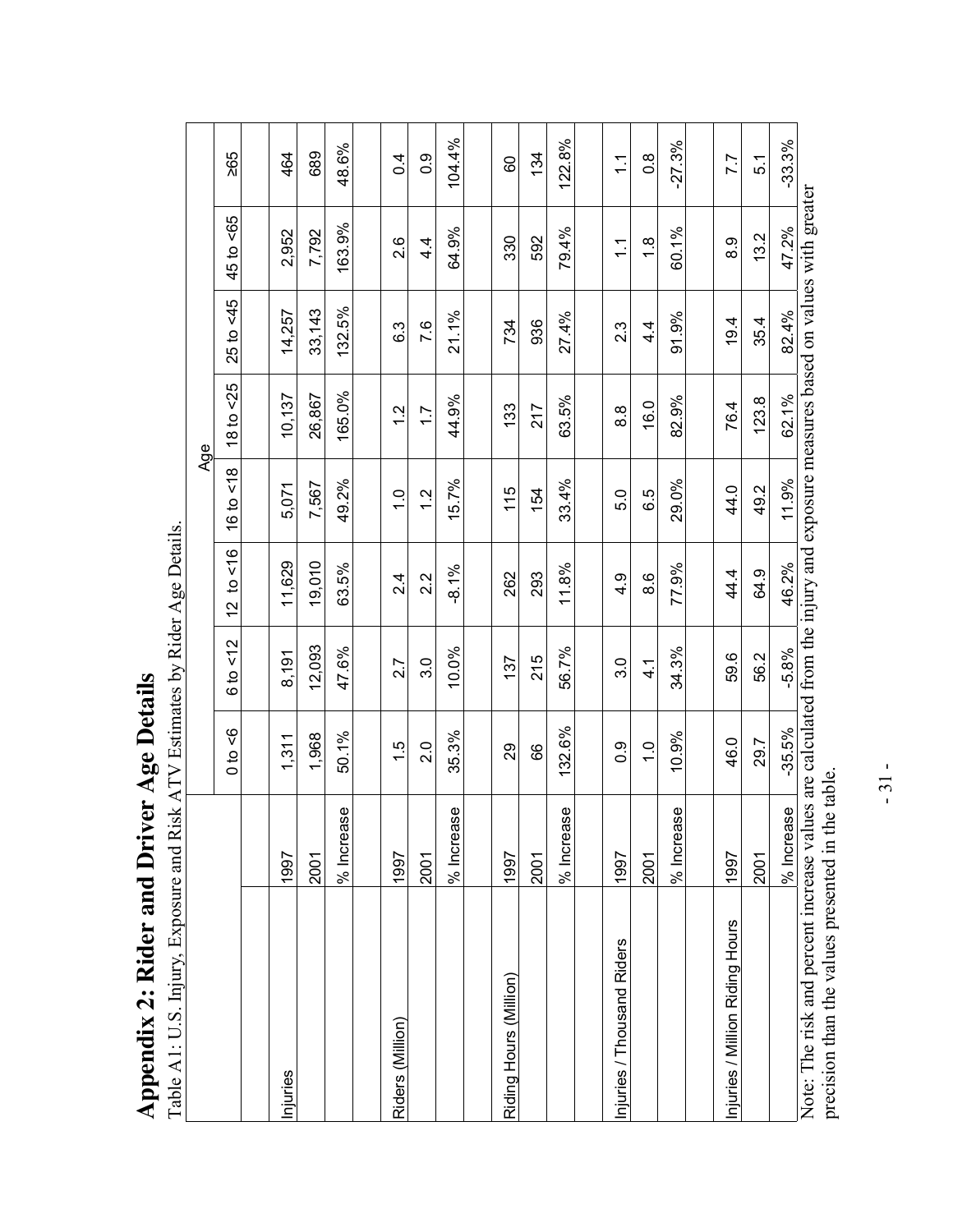| Table A2: U.S. Injury, Exposure and Risk ATV Estimates by Driver Age Details                                                                                                      |                  |                    |                  |                          |                 |                          |                              |                     |               |
|-----------------------------------------------------------------------------------------------------------------------------------------------------------------------------------|------------------|--------------------|------------------|--------------------------|-----------------|--------------------------|------------------------------|---------------------|---------------|
|                                                                                                                                                                                   |                  |                    |                  |                          | Age             |                          |                              |                     |               |
|                                                                                                                                                                                   |                  | 9<br>$\frac{1}{2}$ | 5/2<br>6t        | 16<br>$\mathbf{a}$<br>12 | 5/6<br>16 to    | 5 <sup>25</sup><br>18 to | $5 - 45$<br>25 <sub>to</sub> | 59<br>45 to         | 295           |
|                                                                                                                                                                                   |                  |                    |                  |                          |                 |                          |                              |                     |               |
| Injuries                                                                                                                                                                          | 1997             | 256                | 7,224            | 10.974                   | 6,594           | 11,161                   | 15.270                       | 2,985               | 236           |
|                                                                                                                                                                                   | 2001             | 854                | 8,883            | 19.277                   | 9,444           | 29,364                   | 33,564                       | 8,895               | 1,420         |
|                                                                                                                                                                                   | % Increase       | 233.1%             | 23.0%            | 75.7%                    | 43.2%           | 163.1%                   | 119.8%                       | 198.0%              | 502.2%        |
|                                                                                                                                                                                   |                  |                    |                  |                          |                 |                          |                              |                     |               |
| Drivers (Million)                                                                                                                                                                 | 1997             | $\overline{0}$     | $\overline{0}$ . | œ<br>ᡪ                   | $\frac{8}{2}$   | 0.9                      | 5.3                          | $\overline{2}$      | 0.4           |
|                                                                                                                                                                                   | 2001             | $\overline{0}$     | $\frac{0}{1}$    | $\frac{8}{1}$            | $\tilde{\cdot}$ | $\frac{1}{5}$            | 6.5                          | 3.6                 | $\frac{8}{1}$ |
|                                                                                                                                                                                   | 9S<br>$%$ Increa | 49.7%<br>ᡪ         | 43.0%            | $-1.6%$                  | 43.6%           | 57.3%                    | 21.9%                        | 70.5%               | 11.5%<br>᠇    |
|                                                                                                                                                                                   |                  |                    |                  |                          |                 |                          |                              |                     |               |
| Driving Hours (Million)                                                                                                                                                           | 1997             | ∞                  | 105              | 232                      | 8               | 118                      | 661                          | 297                 | 89            |
|                                                                                                                                                                                   | 2001             | <u>ლ</u>           | $\frac{48}{5}$   | 250                      | 150             | 209                      | 898                          | 566                 | 130           |
|                                                                                                                                                                                   | 9S<br>% Increa   | 70.5%              | 41.5%            | 7.7%                     | 52.5%           | 76.5%                    | 35.7%                        | 90.7%               | 133.0%        |
|                                                                                                                                                                                   |                  |                    |                  |                          |                 |                          |                              |                     |               |
| Injuries / Thousand Drivers                                                                                                                                                       | 1997             | 6.9                | 10.3             | 6.2                      | 8.6             | 12.0                     | $\frac{8}{2}$                | 4<br>$\overline{ }$ | 0.6           |
|                                                                                                                                                                                   | 2001             | 9.2                | 0.8              | 11.0                     | 8.6             | 20.1                     | 5.2                          | 4<br>Νi             | $\frac{8}{1}$ |
|                                                                                                                                                                                   | 9S<br>% Increa   | 33.4%              | $-14.0%$         | 78.5%                    | $-0.2%$         | 67.3%                    | 80.3%                        | 74.8%               | 184.7%        |
|                                                                                                                                                                                   |                  |                    |                  |                          |                 |                          |                              |                     |               |
| Injuries / Million Driving Hours                                                                                                                                                  | 1997             | 33.3               | 69.1             | 47.3                     | 67.2            | 94.4                     | 23.1                         | 10.1                | 4.2           |
|                                                                                                                                                                                   | 2001             | 65.1               | 60.0             | 77.2                     | 63.1            | 140.8                    | 37.4                         | 15.7                | 10.9          |
|                                                                                                                                                                                   | % Increase       | 95.3%              | $-13.1%$         | 63.2%                    | $-6.1%$         | 49.1%                    | 61.9%                        | 56.3%               | 158.5%        |
| Note: The risk and percent increase values are calculated from the injury and exposure measures based on values with greater<br>precision than the values presented in the table. |                  |                    |                  |                          |                 |                          |                              |                     |               |

 $-32-$ - 32 -